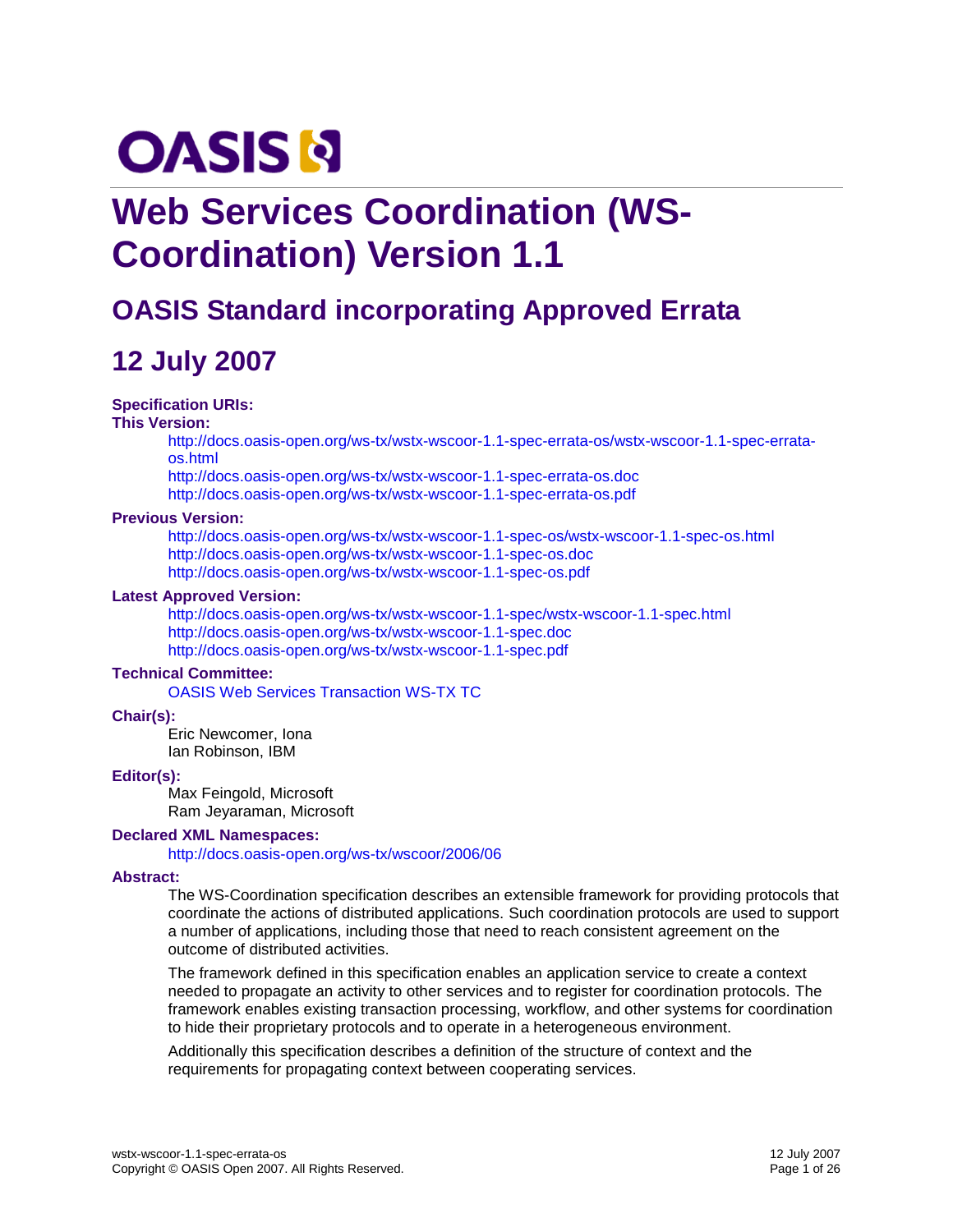#### **Status:**

This document was last revised or approved by the WS-TX TC on the above date. The level of approval is also listed above. Check the "Latest Approved Version" location noted above for possible later revisions of this document.

Technical Committee members should send comments on this specification to the Technical Committee's email list. Others should send comments to the Technical Committee by using the "Send A Comment" button on the Technical Committee's web page at [www.oasis](http://www.oasis-open.org/committees/ws-tx)[open.org/committees/ws-tx.](http://www.oasis-open.org/committees/ws-tx)

For information on whether any patents have been disclosed that may be essential to implementing this specification, and any offers of patent licensing terms, please refer to the Intellectual Property Rights section of the Technical Committee web page [\(www.oasis](http://www.oasis-open.org/committees/ws-tx/ipr.php)[open.org/committees/ws-tx/ipr.php\)](http://www.oasis-open.org/committees/ws-tx/ipr.php).

The non-normative errata page for this specification is located at [www.oasis](http://www.oasis-open.org/committees/ws-tx)[open.org/committees/ws-tx.](http://www.oasis-open.org/committees/ws-tx)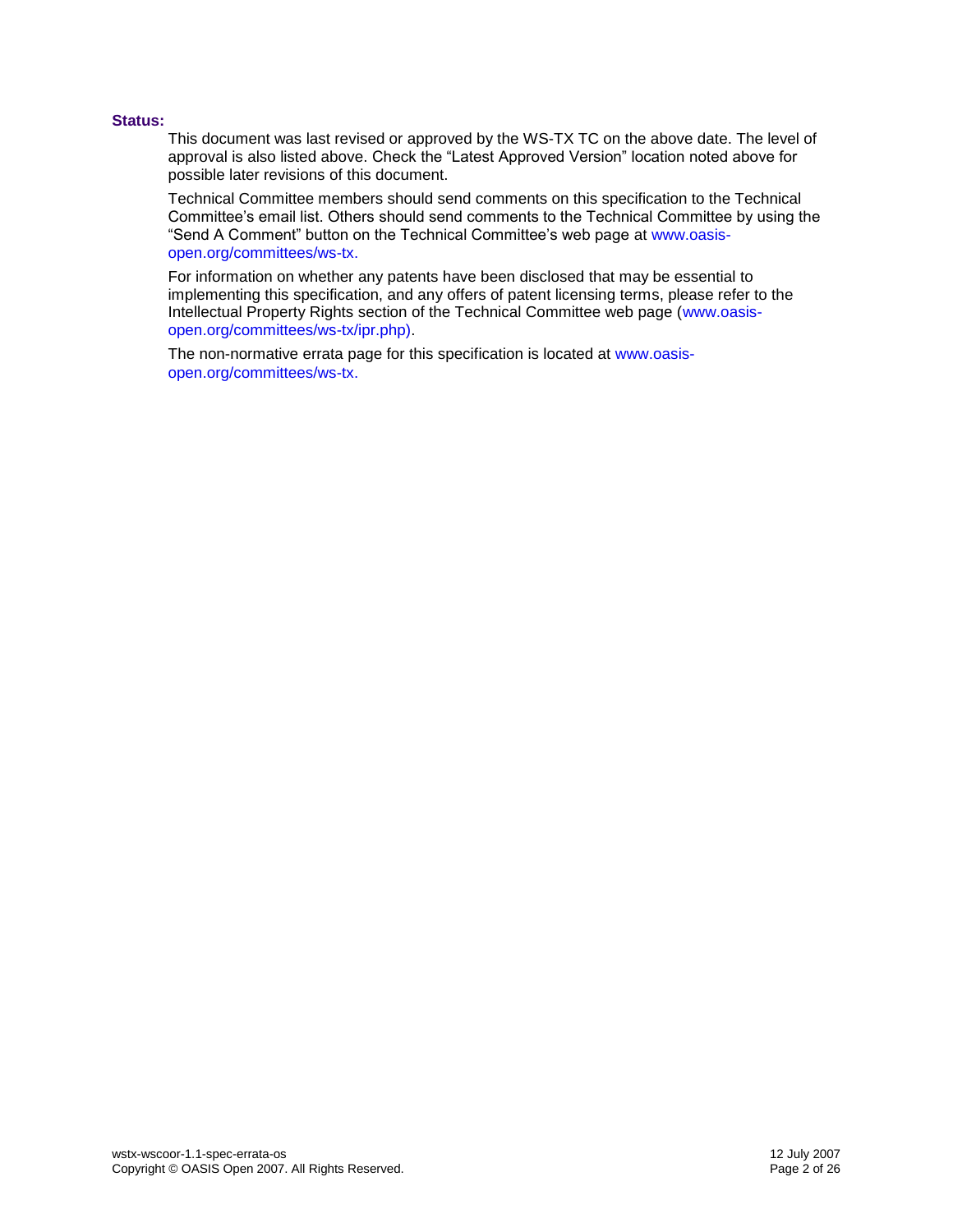# **Notices**

Copyright © OASIS Open 2007. All Rights Reserved.

All capitalized terms in the following text have the meanings assigned to them in the OASIS Intellectual Property Rights Policy (the "OASIS IPR Policy"). The full Policy may be found at the OASIS website.

This document and translations of it may be copied and furnished to others, and derivative works that comment on or otherwise explain it or assist in its implementation may be prepared, copied, published, and distributed, in whole or in part, without restriction of any kind, provided that the above copyright notice and this section are included on all such copies and derivative works. However, this document itself may not be modified in any way, including by removing the copyright notice or references to OASIS, except as needed for the purpose of developing any document or deliverable produced by an OASIS Technical Committee (in which case the rules applicable to copyrights, as set forth in the OASIS IPR Policy, must be followed) or as required to translate it into languages other than English.

The limited permissions granted above are perpetual and will not be revoked by OASIS or its successors or assigns.

This document and the information contained herein is provided on an "AS IS" basis and OASIS DISCLAIMS ALL WARRANTIES, EXPRESS OR IMPLIED, INCLUDING BUT NOT LIMITED TO ANY WARRANTY THAT THE USE OF THE INFORMATION HEREIN WILL NOT INFRINGE ANY OWNERSHIP RIGHTS OR ANY IMPLIED WARRANTIES OF MERCHANTABILITY OR FITNESS FOR A PARTICULAR PURPOSE.

OASIS requests that any OASIS Party or any other party that believes it has patent claims that would necessarily be infringed by implementations of this OASIS Committee Specification or OASIS Standard, to notify OASIS TC Administrator and provide an indication of its willingness to grant patent licenses to such patent claims in a manner consistent with the IPR Mode of the OASIS Technical Committee that produced this specification.

OASIS invites any party to contact the OASIS TC Administrator if it is aware of a claim of ownership of any patent claims that would necessarily be infringed by implementations of this specification by a patent holder that is not willing to provide a license to such patent claims in a manner consistent with the IPR Mode of the OASIS Technical Committee that produced this specification. OASIS may include such claims on its website, but disclaims any obligation to do so.

OASIS takes no position regarding the validity or scope of any intellectual property or other rights that might be claimed to pertain to the implementation or use of the technology described in this document or the extent to which any license under such rights might or might not be available; neither does it represent that it has made any effort to identify any such rights. Information on OASIS' procedures with respect to rights in any document or deliverable produced by an OASIS Technical Committee can be found on the OASIS website. Copies of claims of rights made available for publication and any assurances of licenses to be made available, or the result of an attempt made to obtain a general license or permission for the use of such proprietary rights by implementers or users of this OASIS Committee Specification or OASIS Standard, can be obtained from the OASIS TC Administrator. OASIS makes no representation that any information or list of intellectual property rights will at any time be complete, or that any claims in such list are, in fact, Essential Claims.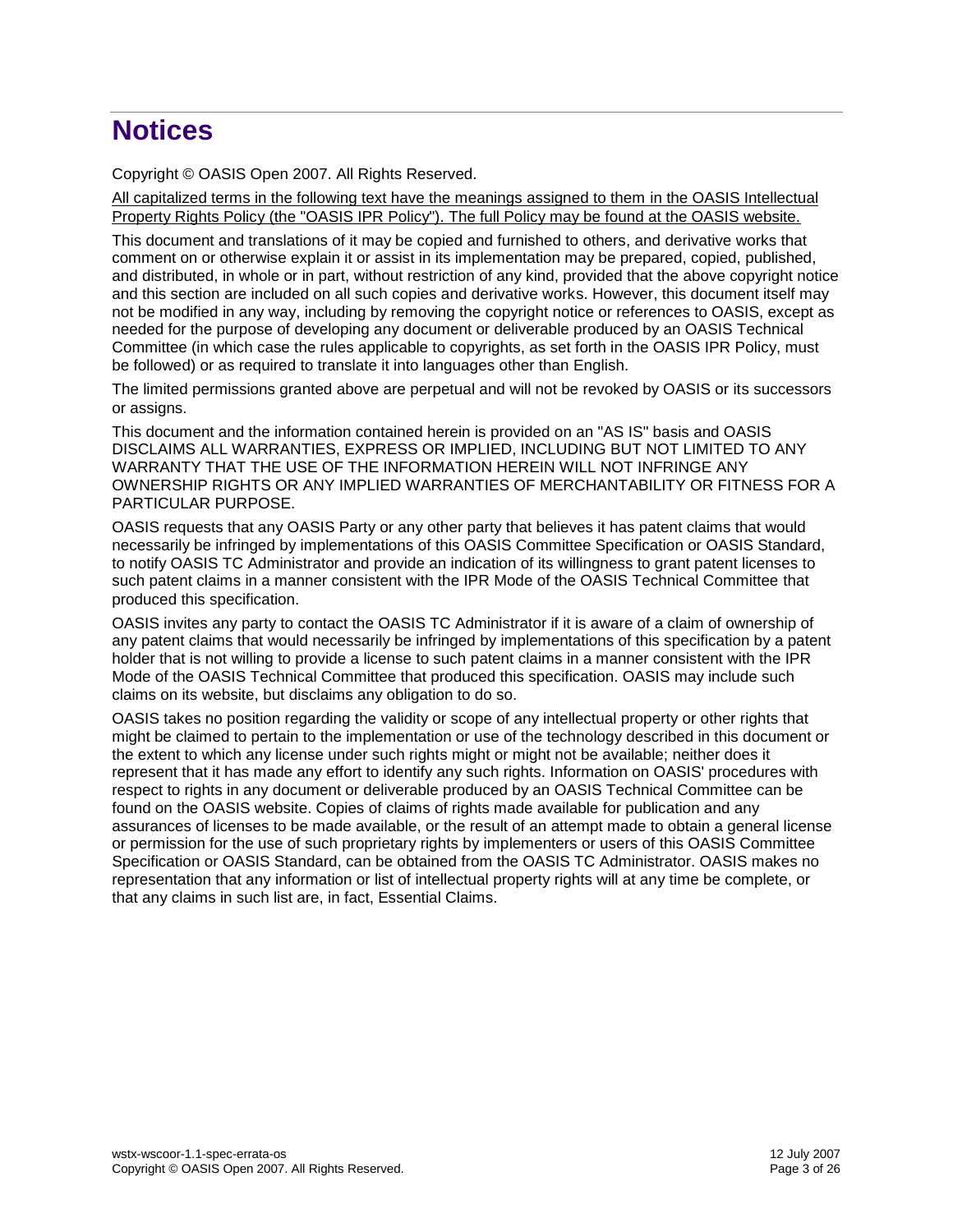# **Table of Contents**

| $\mathbf{1}$   |  |
|----------------|--|
|                |  |
|                |  |
|                |  |
|                |  |
|                |  |
|                |  |
|                |  |
|                |  |
|                |  |
|                |  |
| $\overline{2}$ |  |
| 3              |  |
|                |  |
|                |  |
|                |  |
|                |  |
|                |  |
|                |  |
| 4              |  |
|                |  |
|                |  |
|                |  |
|                |  |
|                |  |
| 5              |  |
|                |  |
|                |  |
| 6              |  |
| 7              |  |
| 8              |  |
|                |  |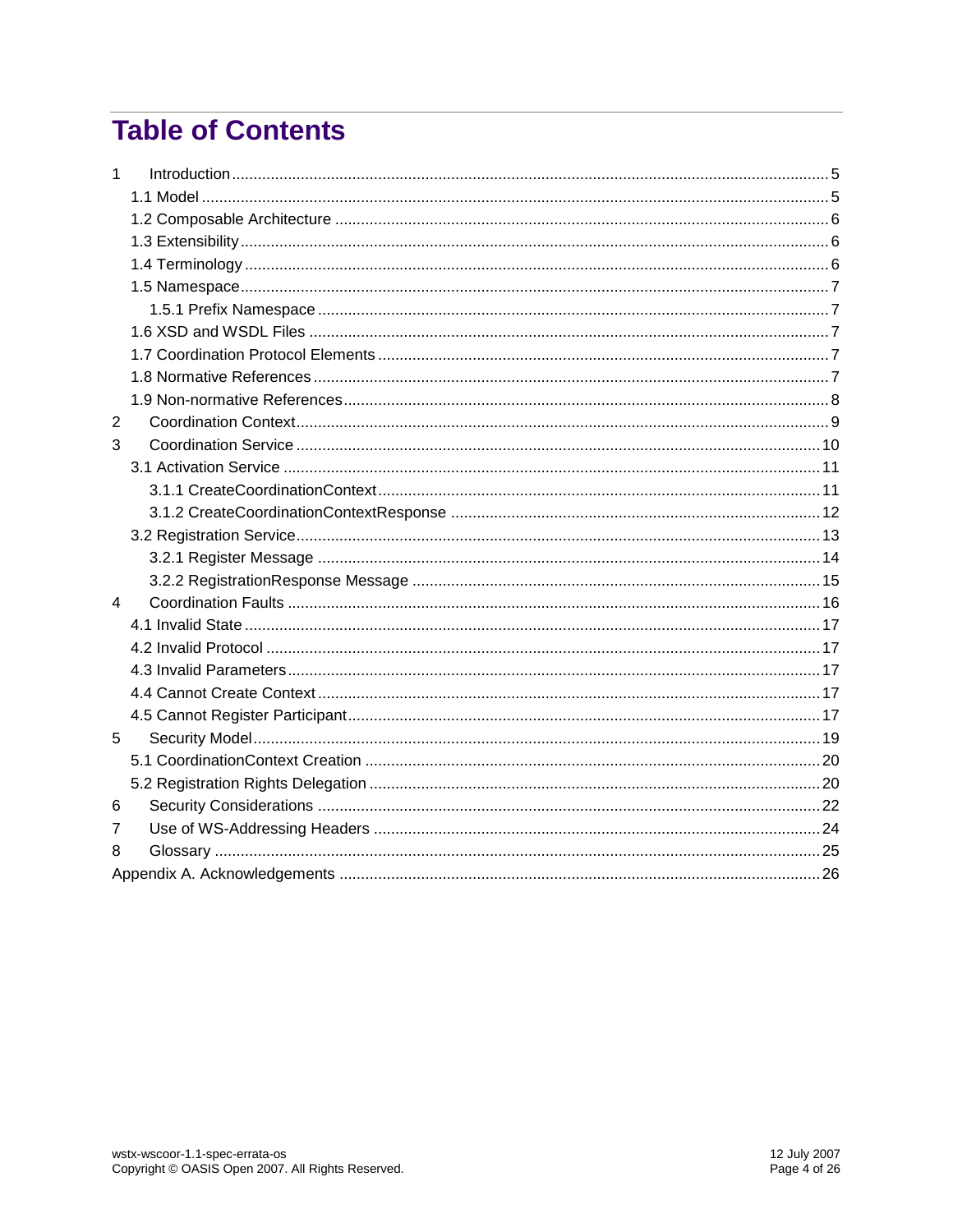# <span id="page-4-0"></span>**1 Introduction**

- The current set of Web service specifications (SOAP **[\[SOAP](#page-6-5) 1.1] [\[SOAP](#page-6-6) 1.2]** and WSD[L](#page-7-1) **[\[WSDL\]](#page-7-1)**)
- defines protocols for Web service interoperability. Web services increasingly tie together a large number
- of participants forming large distributed computational units we refer to these computation units as activities.
- The resulting activities are often complex in structure, with complex relationships between their
- participants. The execution of such activities often takes a long time to complete due to business
- 8 latencies and user interactions.
- This specification defines an extensible framework for coordinating activities using a coordinator and set
- of coordination protocols. This framework enables participants to reach consistent agreement on the
- outcome of distributed activities. The coordination protocols that can be defined in this framework can
- accommodate a wide variety of activities, including protocols for simple short-lived operations and
- protocols for complex long-lived business activities. For example, WS-AtomicTransaction**[\[WSAT\]](#page-7-2)** and WS-BusinessActivity **[\[WSBA\]](#page-7-3)** specifications use and build upon this specification.
- 
- Note that the use of the coordination framework is not restricted to transaction processing systems; a
- wide variety of protocols can be defined for distributed applications.

#### <span id="page-4-1"></span>**1.1 Model**

- This specification describes a framework for a coordination service (or coordinator) which consists of these component services:
- An Activation service with an operation that enables an application to create a coordination instance or context.
- A Registration service with an operation that enables an application to register for coordination protocols.
- A coordination type-specific set of coordination protocols.
- This is illustrated below in Figure 1.
- 



- Applications use the Activation service to create the coordination context for an activity. Once a
- coordination context is acquired by an application, it is then sent by whatever appropriate means to another application.
- The context contains the necessary information to register into the activity specifying the coordination
- behavior that the application will follow.
- Additionally, an application that receives a coordination context may use the Registration service of the
- original application or may use one that is specified by an interposing, trusted coordinator. In this manner an arbitrary collection of Web services may coordinate their joint operation.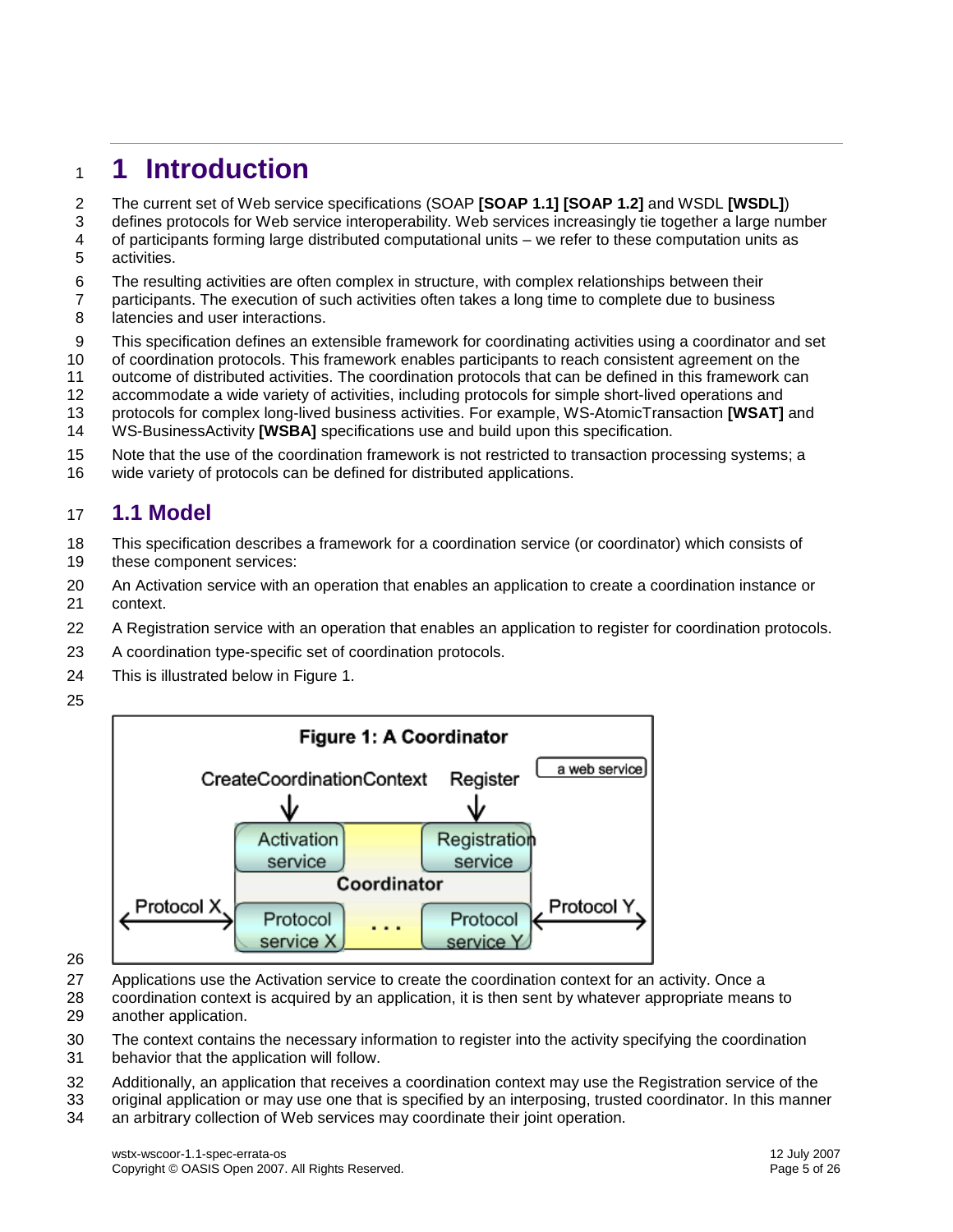### <span id="page-5-0"></span>**1.2 Composable Architecture**

By using the XML **[\[XML\]](#page-6-7)**, SOAP **[\[SOAP 1.1\]](#page-6-5) [\[SOAP](#page-6-6) 1.2]** and WSDL**[\[WSDL\]](#page-7-1)** extensibility model, SOAP-

based and WSDL-based specifications are designed to be composed with each other to define a rich

Web services environment. As such, WS-Coordination by itself does not define all the features required

 for a complete solution. WS-Coordination is a building block that is used in conjunction with other specifications and application-specific protocols to accommodate a wide variety of protocols related to the

- 
- operation of distributed Web services.
- The Web service protocols defined in this specification should be used when interoperability is needed
- across vendor implementations, trust domains, etc. Thus, the Web service protocols defined in this
- specification can be combined with proprietary protocols within the same application.

### <span id="page-5-1"></span>**1.3 Extensibility**

- The specification provides for extensibility and flexibility along two dimensions. The framework allows for:
- 47 The publication of new coordination protocols.
- The selection of a protocol from a coordination type and the definition of extension elements that can be added to protocols and message flows.
- Extension elements can be used to exchange application-specific data on top of message flows already
- defined in this specification. This addresses the need to exchange such data as transaction isolation
- levels or other information related to business-level coordination protocols. The data can be logged for
- auditing purposes, or evaluated to ensure that a decision meets certain business-specific constraints.
- To understand the syntax used in this specification, the reader should be familiar with the WSDL **[\[WSDL\]](#page-7-1)** specification, including its HTTP and SOAP binding styles. All WSDL port type definitions provided here assume the existence of corresponding SOAP and HTTP bindings.
- Terms introduced in this specification are explained in the body of the specification and summarized in the glossary.

### <span id="page-5-2"></span>**1.4 Terminology**

- The uppercase key words "MUST", "MUST NOT", "REQUIRED", "SHALL", "SHALL NOT", "SHOULD", "SHOULD NOT", "RECOMMENDED", "MAY", and "OPTIONAL" in this document are to be interpreted as described in **[\[RFC2119\]](#page-6-8)**.
- This specification uses an informal syntax to describe the XML grammar of the XML fragments below:
- The syntax appears as an XML instance, but the values indicate the data types instead of values.
- Element names ending in "..." (such as <element.../> or <element...>) indicate that elements/attributes irrelevant to the context are being omitted.
- Attributed names ending in "..." (such as name=...) indicate that the values are specified below.
- Grammar in bold has not been introduced earlier in the document, or is of particular interest in an example.
- 70 <!-- description --> is a placeholder for elements from some "other" namespace (like ##other in XSD).
- Characters are appended to elements, attributes, and <!-- descriptions --> as follows: "?" (0 or 1), "\*" (0 or more), "+" (1 or more). The characters "[" and "]" are used to indicate that contained 74 items are to be treated as a group with respect to the "?", "\*", or "+" characters.
- The XML namespace prefixes (defined below) are used to indicate the namespace of the element being defined.
- Examples starting with <?xml contain enough information to conform to this specification; others examples are fragments and require additional information to be specified in order to conform.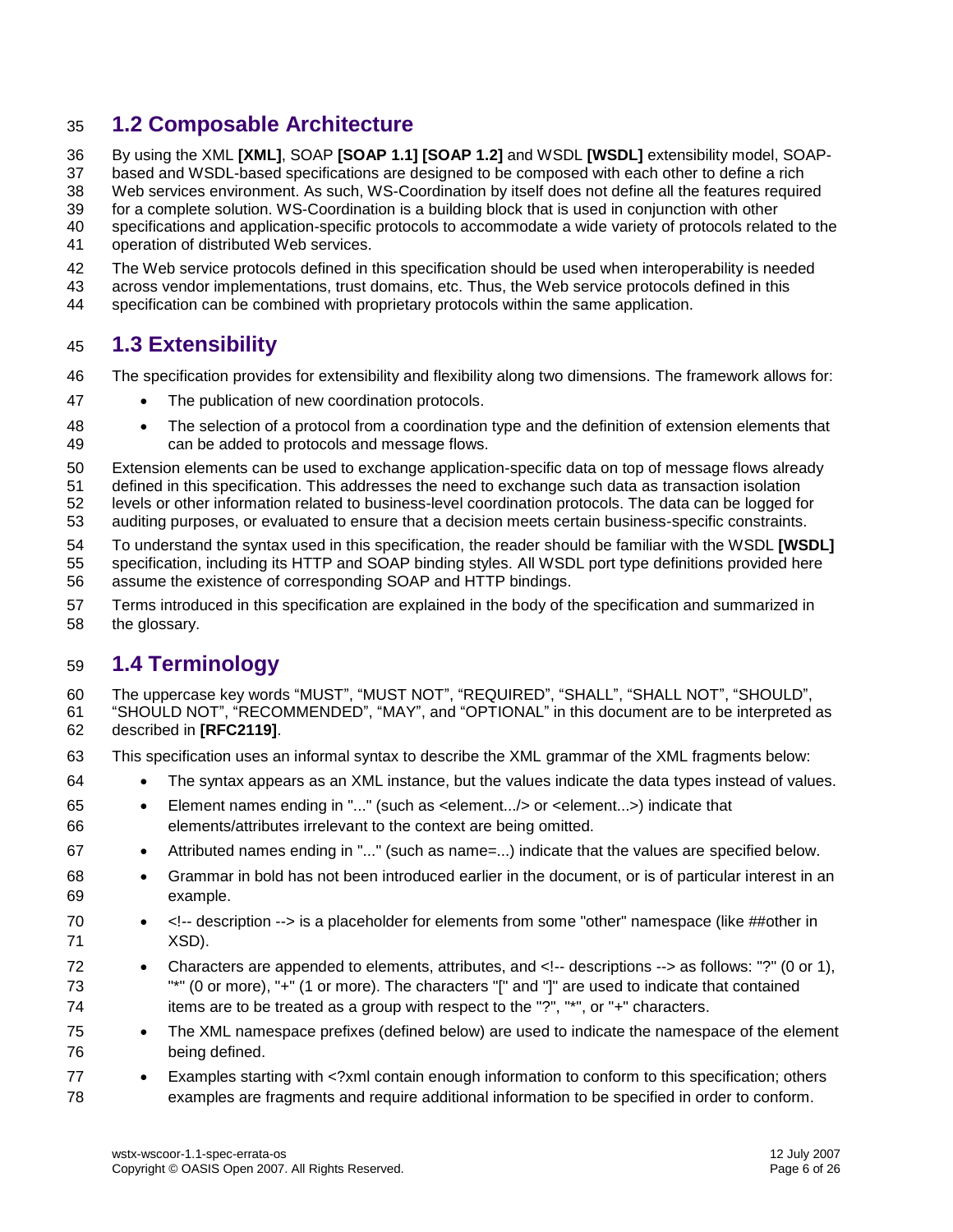#### <span id="page-6-0"></span>**1.5 Namespace**

The XML namespace **[\[XML-ns\]](#page-6-9)** URI that MUST be used by implementations of this specification is:

81 http://docs.oasis-open.org/ws-tx/wscoor/2006/06

#### <span id="page-6-1"></span>**1.5.1 Prefix Namespace**

The following namespaces are used in this document:

| <b>Prefix</b>   | <b>Namespace</b>                                |
|-----------------|-------------------------------------------------|
| S <sub>11</sub> | http://schemas.xmlsoap.org/soap/envelope        |
| S <sub>12</sub> | http://www.w3.org/2003/05/soap-envelope         |
| Wscoor          | http://docs.oasis-open.org/ws-tx/wscoor/2006/06 |
| Wsa             | http://www.w3.org/2005/08/addressing            |

#### <span id="page-6-2"></span>**1.6 XSD and WSDL Files**

Dereferencing the XML namespace defined in section [1.5](#page-6-0) will produce the Resource Directory

Description Language (RDDL) **[\[RDDL\]](#page-6-10)** document that describes this namespace, including the XML

- schema **[\[XML-Schema1\]](#page-6-11) [\[XML-Schema2\]](#page-6-12)** and WSDL **[\[WSDL\]](#page-7-1)** declarations associated with this specification.
- SOAP bindings for the WSDL **[\[WSDL\]](#page-7-1)**, referenced in the RDDL **[\[RDDL\]](#page-6-10)** document, MUST use
- "document" for the *style* attribute.

### <span id="page-6-3"></span>**1.7 Coordination Protocol Elements**

 The protocol elements define various extensibility points that allow other child or attribute content. Additional children and/or attributes MAY be added at the indicated extension points but MUST NOT

 contradict the semantics of the parent and/or owner, respectively. If a receiver does not recognize an extension, the receiver SHOULD ignore the extension.

#### <span id="page-6-4"></span>**1.8 Normative References**

<span id="page-6-12"></span><span id="page-6-11"></span><span id="page-6-10"></span><span id="page-6-9"></span><span id="page-6-8"></span><span id="page-6-7"></span><span id="page-6-6"></span><span id="page-6-5"></span>

| 97<br>98<br>99 | [RDDL]        | Jonathan Borden, Tim Bray, eds. "Resource Directory Description Language<br>(RDDL) 2.0", http://www.openhealth.org/RDDL/20040118/rddl-20040118.html,<br>January 2004. |
|----------------|---------------|-----------------------------------------------------------------------------------------------------------------------------------------------------------------------|
| 100<br>101     | [RFC2119]     | S. Bradner, "Key words for use in RFCs to Indicate Requirement Levels",<br>http://www.ietf.org/rfc/rfc2119.txt, IETF RFC 2119, March 1997.                            |
| 102<br>103     | [SOAP 1.1]    | W3C Note, "SOAP: Simple Object Access Protocol 1.1,"<br>http://www.w3.org/TR/2000/NOTE-SOAP-20000508, 08 May 2000.                                                    |
| 104<br>105     | [SOAP 1.2]    | W3C Recommendation, "SOAP Version 1.2 Part 1: Messaging Framework",<br>http://www.w3.org/TR/soap12-part1, June 2003.                                                  |
| 106<br>107     | [XML]         | W3C Recommendation, "Extensible Markup Language (XML) 1.0 (Fourth<br>Edition),"http://www.w3.org/TR/2006/REC-xml-20060816, 16 August 2006.                            |
| 108<br>109     | [XML-ns]      | W3C Recommendation, "Namespaces in XML 1.0 (Second Edition),"<br>http://www.w3.org/TR/2006/REC-xml-names-20060816, 16 August 2006.                                    |
| 110<br>111     | [XML-Schema1] | W3C Recommendation, "XML Schema Part 1: Structures Second Edition,"<br>http://www.w3.org/TR/2004/REC-xmlschema-1-20041028, 28 October 2004.                           |
| 112<br>113     | [XML-Schema2] | W3C Recommendation, "XML Schema Part 2: Datatypes Second Edition,"<br>http://www.w3.org/TR/2004/REC-xmlschema-2-20041028, 28 October 2004.                            |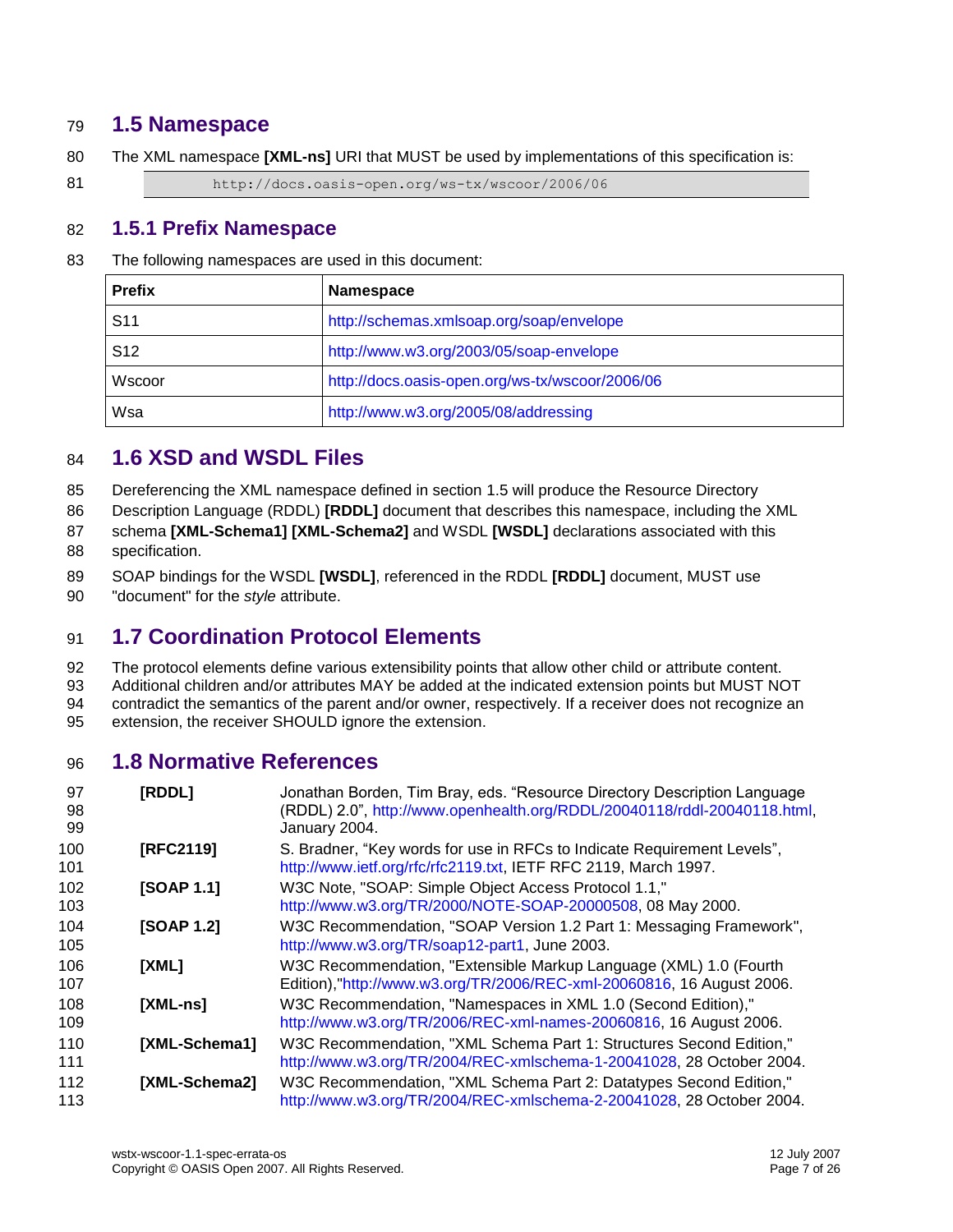<span id="page-7-9"></span><span id="page-7-7"></span><span id="page-7-5"></span><span id="page-7-4"></span><span id="page-7-1"></span>

| 114<br>115               | [WSADDR]      | Web Services Addressing (WS-Addressing) 1.0, W3C Recommendation,<br>http://www.w3.org/2005/08/addressing.                                                                                                                                                                                    |
|--------------------------|---------------|----------------------------------------------------------------------------------------------------------------------------------------------------------------------------------------------------------------------------------------------------------------------------------------------|
| 116<br>117               | <b>[WSDL]</b> | Web Services Description Language (WSDL) 1.1<br>http://www.w3.org/TR/2001/NOTE-wsdl-20010315.                                                                                                                                                                                                |
| 118<br>119<br>120        | [WSPOLICY]    | Web Services Policy 1.2 - Framework (WS-Policy),<br>http://www.w3.org/Submission/2006/SUBM-WS-Policy-20060425/, W3C Member<br>Submission, 25 April 2006.                                                                                                                                     |
| 121<br>122<br>123        | [WSSec]       | OASIS Standard 200401, March 2004, "Web Services Security: SOAP Message<br>Security 1.0 (WS-Security 2004)", http://docs.oasis-open.org/wss/2004/01/oasis-<br>200401-wss-soap-message-security-1.0.pdf                                                                                       |
| 124<br>125<br>126        | [WSSecPolicy] | Web Services Security Policy Language (WS-Security Policy),<br>http://schemas.xmlsoap.org/ws/2005/07/securitypolicy, Microsoft, VeriSign, IBM,<br>and RSA Security Inc., July 2005.                                                                                                          |
| 127<br>128<br>129<br>130 | [WSSecConv]   | Web Services Secure Conversation Language (WS-SecureConversation),<br>http://schemas.xmlsoap.org/ws/2005/02/sc, OpenNetwork, Layer7, Netegrity,<br>Microsoft, Reactivity, IBM, VeriSign, BEA Systems, Oblix, RSA Security, Ping<br>Identity, Westbridge, Computer Associates, February 2005. |
| 131<br>132<br>133<br>134 | [WSTrust]     | Web Services Trust Language (WS-Trust),<br>http://schemas.xmlsoap.org/ws/2005/02/trust, OpenNetwork, Layer7, Netegrity,<br>Microsoft, Reactivity, VeriSign, IBM, BEA Systems, Oblix, RSA Security, Ping<br>Identity, Westbridge, Computer Associates, February 2005.                         |

## <span id="page-7-8"></span><span id="page-7-6"></span><span id="page-7-0"></span>**1.9 Non-normative References**

<span id="page-7-3"></span><span id="page-7-2"></span>

| 136 |               |                                                        |
|-----|---------------|--------------------------------------------------------|
| 137 | <b>IWSATI</b> | Web Services Atomic Transaction (WS-AtomicTransaction) |
| 138 |               | http://docs.oasis-open.org/ws-tx/wsat/2006/06.         |
| 139 | <b>IWSBAI</b> | Web Services Business Activity (WS-BusinessActivity)   |
| 140 |               | http://docs.oasis-open.org/ws-tx/wsba/2006/06.         |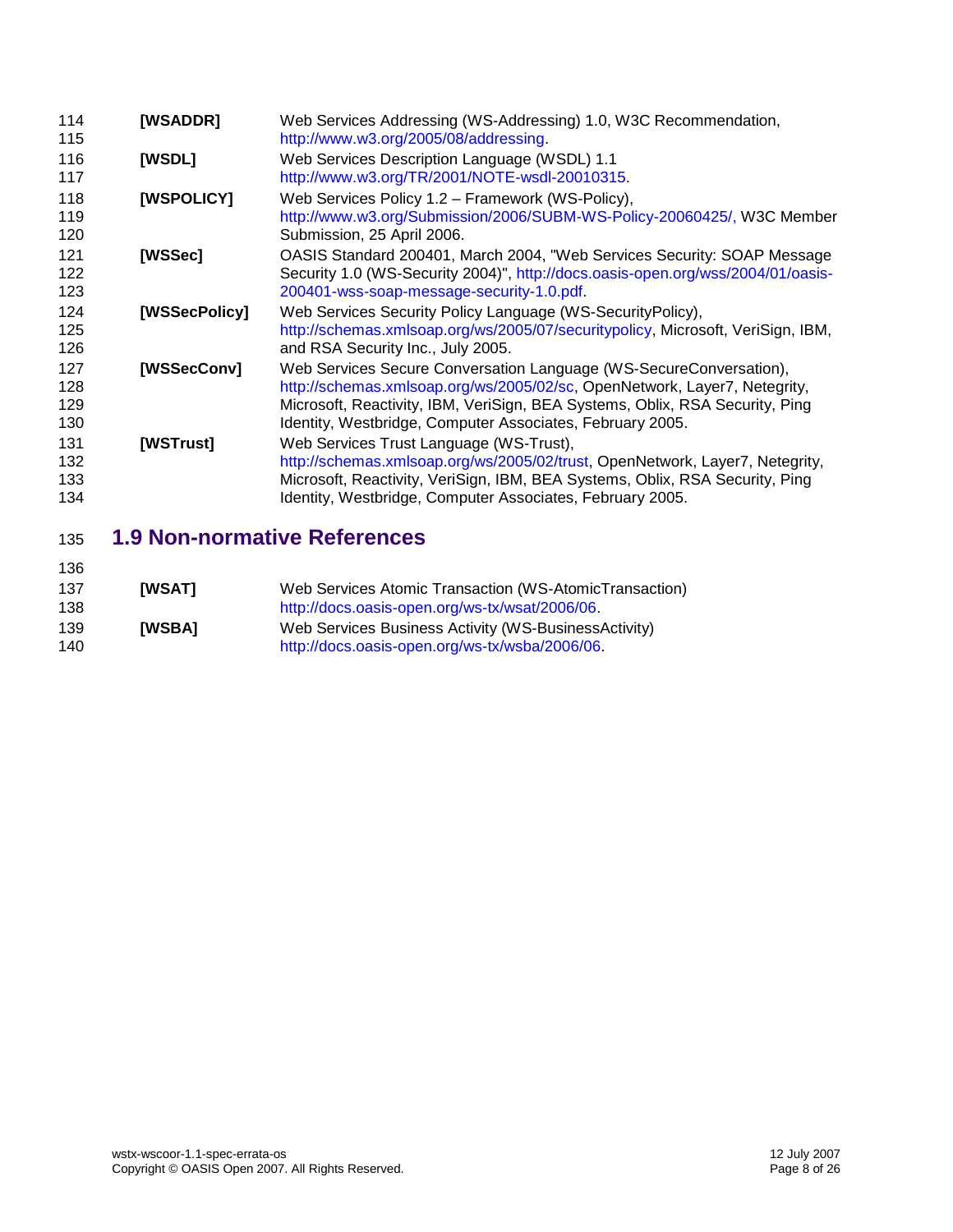# <span id="page-8-0"></span><sup>141</sup> **2 Coordination Context**

142 The CoordinationContext is used by applications to pass Coordination information to parties involved in

143 an activity. CoordinationContext elements are propagated to parties which may need to register

144 Participants for the activity. Context propagation may be accomplished using application-defined

145 mechanisms -- e.g. as a header element of a SOAP application message sent to such parties.

146 (Conveying a context in an application message is commonly referred to as flowing the context.) A

147 CoordinationContext provides access to a coordination registration service, a coordination type, and

148 relevant extensions.

149 The following is an example of a CoordinationContext supporting a transaction service:

```
150 <?xml version="1.0" encoding="utf-8"?>
151 <S11:Envelope xmlns:S11="http://www.w3.org/2003/05/soap-envelope">
152 <s11: Header>
153 . . .
154 <wscoor:CoordinationContext<br>155 xmlns:wsa="http://www.w
                     xmlns:wsa="http://www.w3.org/2005/08/addressing"
156 xmlns:wscoor="http://docs.oasis-open.org/ws-tx/wscoor/2006/06"
157 xmlns:myApp="http://www.example.com/myApp"<br>158 511:mustUnderstand="true">
158 S11:mustUnderstand="true"><br>159 Swscoor:Identifier>
159 <wscoor:Identifier><br>160 http://Fabrika
160 http://Fabrikam123.com/SS/1234<br>161 </wscoor:Identifier>
161 </wscoor:Identifier><br>162 <wscoor:Expires>3000
                      162 <wscoor:Expires>3000</wscoor:Expires>
163 <wscoor:CoordinationType>
164 http://docs.oasis-open.org/ws-tx/wsat/2006/06
165 </wscoor:CoordinationType>
166 <wscoor:RegistrationService><br>167 <wsa:Address>
167 <wsa:Address><br>168 http://Busin
168 http://Business456.com/mycoordinationservice/registration
                          169 </wsa:Address>
170 and Structure Control Construction Construction Construction Construction Construction Construction Constr
171 <myApp:BetaMark> ... </myApp:BetaMark>172 <myApp:BetaMark> ... </myApp:BBDCode>
                            <myApp:EBDCode> ... </myApp:EBDCode>
173 </wsa:ReferenceParameters><br>174 </wscoor:RegistrationService>
174 </wscoor:RegistrationService><br>175 <myApp:IsolationLevel>
175 <myApp:IsolationLevel><br>176 RepeatableRead
176 RepeatableRead
                      </myApp:IsolationLevel>
178 </wscoor:CoordinationContext>
179 . . .
180 </s11: Header>
181 </s11:Body>
182 . . .
183 \langle/S11:Body > \langle/S11:Envelope>
          </S11:Envelope>
185
```
186 When an application propagates an activity using a coordination service, applications MUST include a 187 CoordinationContext in the message.

188 When a context is exchanged as a SOAP header, the mustUnderstand attribute MUST be present and its 189 value MUST be true.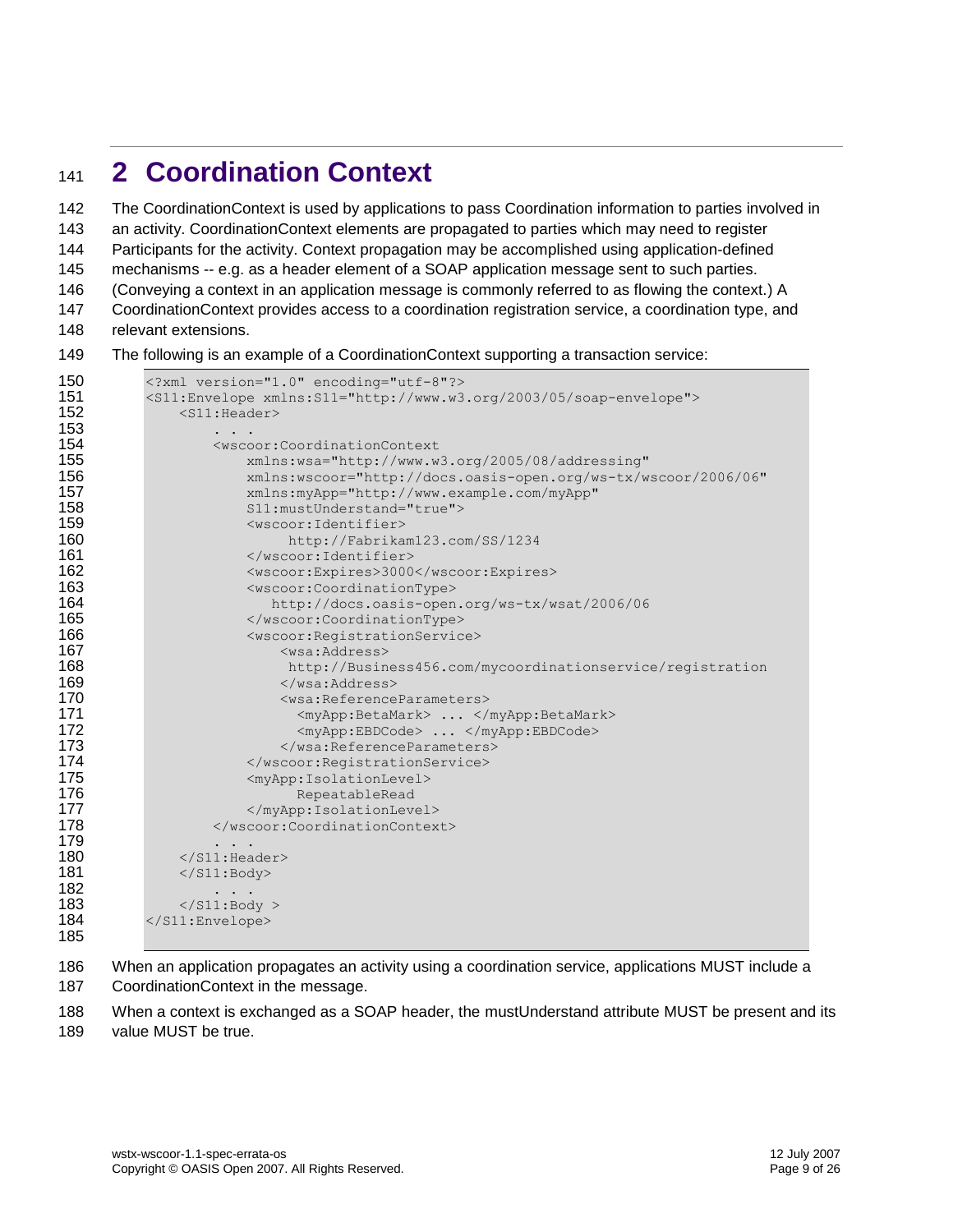# <span id="page-9-0"></span>**3 Coordination Service**

| 191 |                | The Coordination service (or coordinator) is an aggregation of the following services:               |
|-----|----------------|------------------------------------------------------------------------------------------------------|
| 192 | $\bullet$      | Activation service: Defines a CreateCoordinationContext operation that allows a                      |
| 193 |                | CoordinationContext to be created. The exact semantics are defined in the specification that         |
| 194 |                | defines the coordination type. The Coordination service MAY support the Activation service.          |
| 195 | $\bullet$      | Registration service: Defines a Register operation that allows a Web service to register to          |
| 196 |                | participate in a coordination protocol. The Coordination service MUST support the Registration       |
| 197 |                | service.                                                                                             |
| 198 | $\bullet$      | A set of coordination protocol services for each supported coordination type. These are defined in   |
| 199 |                | the specification that defines the coordination type.                                                |
| 200 |                | Figure 2 illustrates an example of how two application services (App1 and App2) with their own       |
| 201 |                | coordinators (CoordinatorA and CoordinatorB) interact as the activity propagates between them. The   |
| 202 |                | protocol Y and services Ya and Yb are specific to a coordination type, which are not defined in this |
| 203 | specification. |                                                                                                      |
| 204 |                | 1. App1 sends a CreateCoordinationContext for coordination type Q, getting back a Context Ca that    |
| 205 |                | contains the activity identifier A1, the coordination type Q and an Endpoint Reference to            |
| 206 |                | CoordinatorA's Registration service RSa.                                                             |
| 207 |                | 2. App1 then sends an application message to App2 containing the Context Ca.                         |
| 208 | 3.             | App2 prefers to use CoordinatorB instead of CoordinatorA, so it uses CreateCoordinationContext       |
| 209 |                | with Ca as an input to interpose CoordinatorB. CoordinatorB creates its own CoordinationContext      |
| 210 |                | Cb that contains the same activity identifier and coordination type as Ca but with its own           |
| 211 |                | Registration service RSb.                                                                            |
| 212 |                | 4. App2 determines the coordination protocols supported by the coordination type Q and then          |
| 213 |                | Registers for a coordination protocol Y at CoordinatorB, exchanging Endpoint References for          |
| 214 |                | App2 and the protocol service Yb. This forms a logical connection between these Endpoint             |
| 215 |                | References that the protocol Y can use.                                                              |
| 216 | 5.             | This registration causes CoordinatorB to decide to immediately forward the registration onto         |
| 217 |                | CoordinatorA's Registration service RSa, exchanging Endpoint References for Yb and the               |
| 218 |                | protocol service Ya. This forms a logical connection between these Endpoint References that the      |
| 219 |                | protocol Y can use.                                                                                  |
| 220 |                | Figure 2: Two applications with their own coordinators                                               |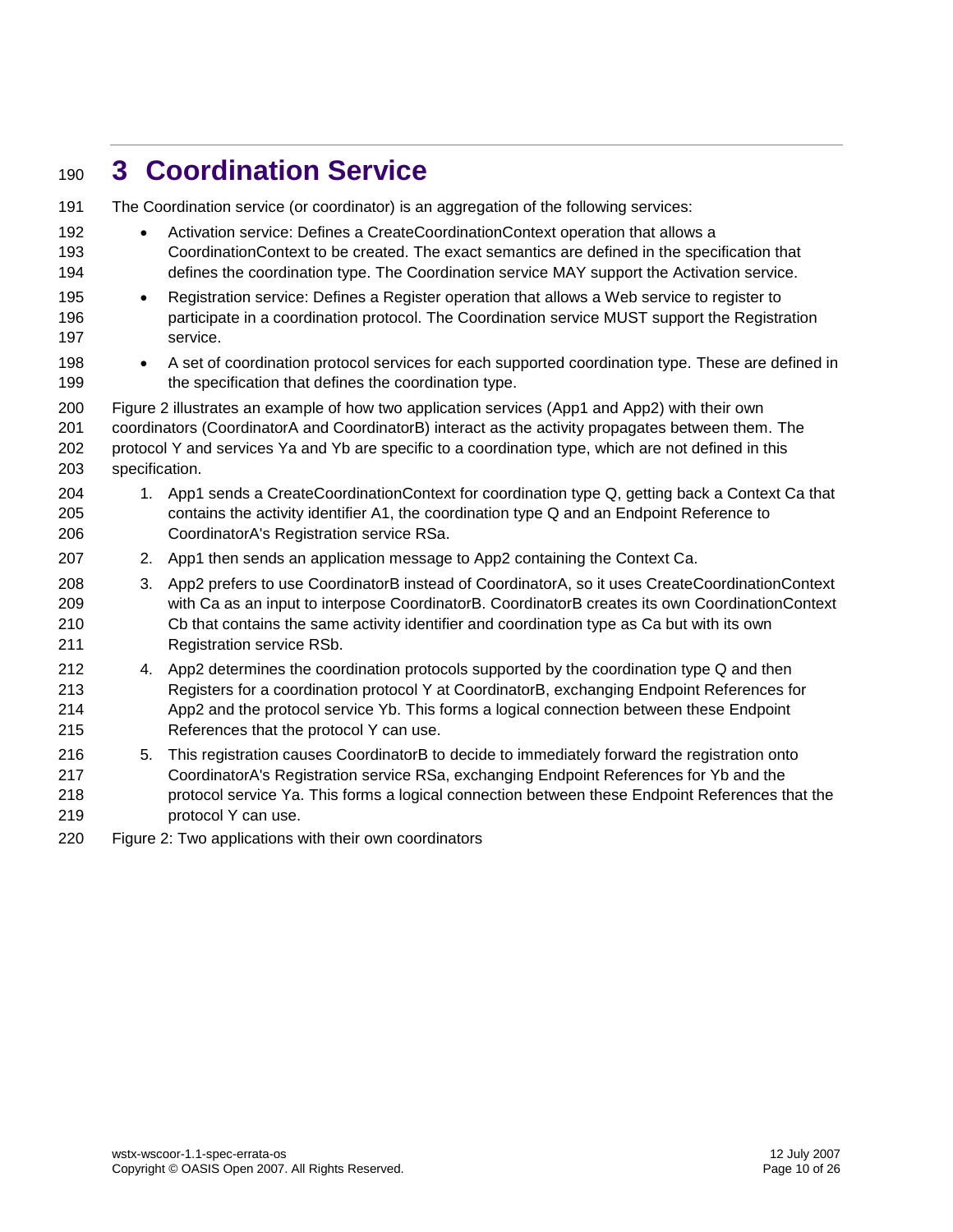

It should be noted that in this example several actions are taken that are not required by this specification,

but which may be defined by the coordination type specification or are implementation or configuration

choices. Specifications of coordination types and coordination protocols that need to constrain the sub-

coordination behavior of implementations SHOULD state these requirements in their specification.

#### <span id="page-10-0"></span>**3.1 Activation Service**

- The Activation service creates a new activity and returns its coordination context.
- An application sends:
- CreateCoordinationContext

The structure and semantics of this message are defined in Section 3.1.1.

- The activation service returns:
- CreateCoordinationContextResponse
- The structure and semantics of this message is defined in Section 3.1.2

#### <span id="page-10-1"></span>**3.1.1 CreateCoordinationContext**

 This request is used to create a coordination context that supports a coordination type (i.e., a service that provides a set of coordination protocols). This command is required when using a network-accessible Activation service in heterogeneous environments that span vendor implementations. To fully understand the semantics of this operation it is necessary to read the specification where the coordination type is defined (e.g. WS-AtomicTransaction).

The following pseudo schema defines this element:

```
241 <CreateCoordinationContext ...><br>242 <Expires> ... </Expires>?
                  <Expires> ... </Expires>?
243 <CurrentContext> ... </CurrentContext>?<br>244 <CoordinationType> ... </CoordinationTy
                  244 <CoordinationType> ... </CoordinationType>
245
246 </CreateCoordinationContext>
247
```
 Expires is an optional element which represents the remaining expiration for the CoordinationContext as an unsigned integer in milliseconds to be measured from the point at which the context was first received.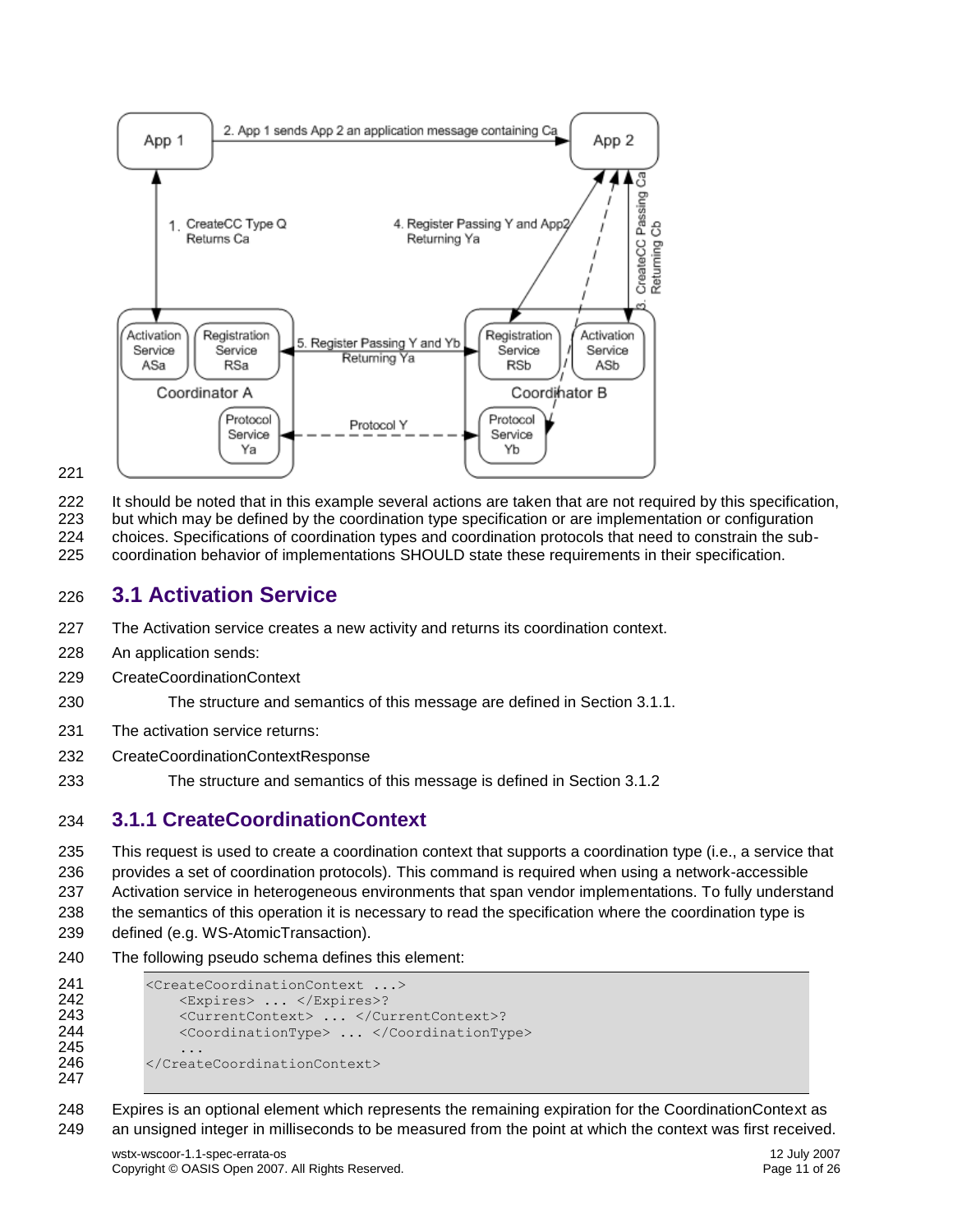- /CreateCoordinationContext/CoordinationType
- This provides the unique identifier for the desired coordination type for the activity (e.g., a URI to the Atomic Transaction coordination type).
- /CreateCoordinationContext/Expires
- Optional. The expiration for the returned CoordinationContext expressed as an unsigned integer in milliseconds.
- /CreateCoordinationContext/CurrentContext

 Optional. If absent, the Activation Service creates a coordination context representing a new, independent activity. If present, the Activation Service creates a coordination context representing a new activity which is related to the existing activity identified by the current coordination context contained in this element. Some examples of potential uses of this type of relationship include interposed subordinate coordination, protocol bridging and coordinator replication.

- /CreateCoordinationContext /{any}
- Extensibility elements may be used to convey additional information.
- /CreateCoordinationContext /@{any}

Extensibility attributes may be used to convey additional information.

A CreateCoordinationContext message can be as simple as the following example.

| 267 | <createcoordinationcontext></createcoordinationcontext> |
|-----|---------------------------------------------------------|
| 268 | <coordinationtype></coordinationtype>                   |
| 269 | http://docs.oasis-open.org/ws-tx/wsat/2006/06           |
| 270 |                                                         |
| 271 |                                                         |

### <span id="page-11-0"></span>**3.1.2 CreateCoordinationContextResponse**

- This returns the CoordinationContext that was created.
- The following pseudo schema defines this element:

```
275 <CreateCoordinationContextResponse ...>
276 <CoordinationContext> ... </CoordinationContext>
277 ...
278 </CreateCoordinationContextResponse>
```
- /CreateCoordinationContext/CoordinationContext
- This is the created coordination context.
- /CreateCoordinationContext /{any}
- Extensibility elements may be used to convey additional information.
- /CreateCoordinationContext /@{any}
- Extensibility attributes may be used to convey additional information.
- The following example illustrates a response:

```
286 <CreateCoordinationContextResponse>
287 <CoordinationContext><br>288 <coordinationContext>
                 <Identifier>
289 http://Business456.com/tm/context1234<br>290 </Identifier>
                 </Identifier>
291 <coordinationType>
292 http://docs.oasis-open.org/ws-tx/wsat/2006/06
293 </CoordinationType>
294 <RegistrationService><br>295 <wsa:Address>
                     <wsa:Address>
```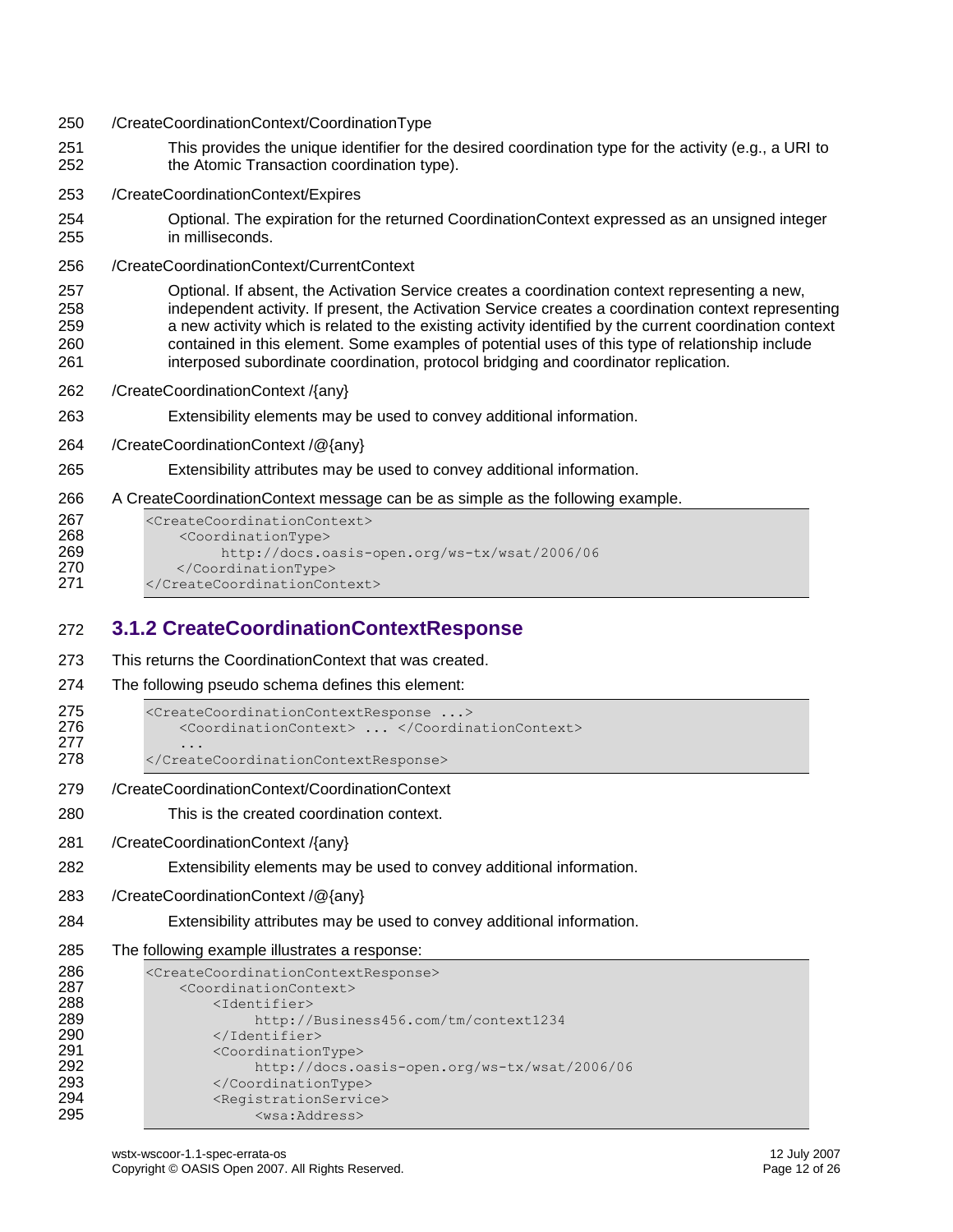| 296 | http://Business456.com/tm/reqistration              |
|-----|-----------------------------------------------------|
| 297 | $\langle$ /wsa:Address>                             |
| 298 | <wsa:referenceparameters></wsa:referenceparameters> |
| 299 | <myapp:privateinstance></myapp:privateinstance>     |
| 300 | 1234                                                |
| 301 |                                                     |
| 302 |                                                     |
| 303 |                                                     |
| 304 |                                                     |
| 305 |                                                     |

### <span id="page-12-0"></span>**3.2 Registration Service**

 Once an application has a coordination context from its chosen coordinator, it can register for the activity. The interface provided to an application registering for an activity and for an interposed coordinator registering for an activity is the same.

- The requester sends:
- Register
- The syntax and semantics of this message are defined in Section 3.2.1.
- The coordinator's registration service responds with:
- Registration Response
- The syntax and semantics of this message are defined in Section 3.2.2.
- Figure 3: The usage of Endpoint References during registration



#### 

In Figure 3, the coordinator provides the Registration Endpoint Reference in the CoordinationContext

 during the CreateCoordinationContext operation. The requesting service receives the Registration service Endpoint Reference in the CoordinationContext in an application message.

321 1.) The Register message targets this Endpoint Reference and includes the participant protocol service

- Endpoint Reference as a parameter.
- 2.) The RegisterResponse includes the coordinator's protocol service Endpoint Reference.
- 3. & 4.) At this point, both sides have the Endpoint References of the other's protocol service, so the
- protocol messages can target the other side.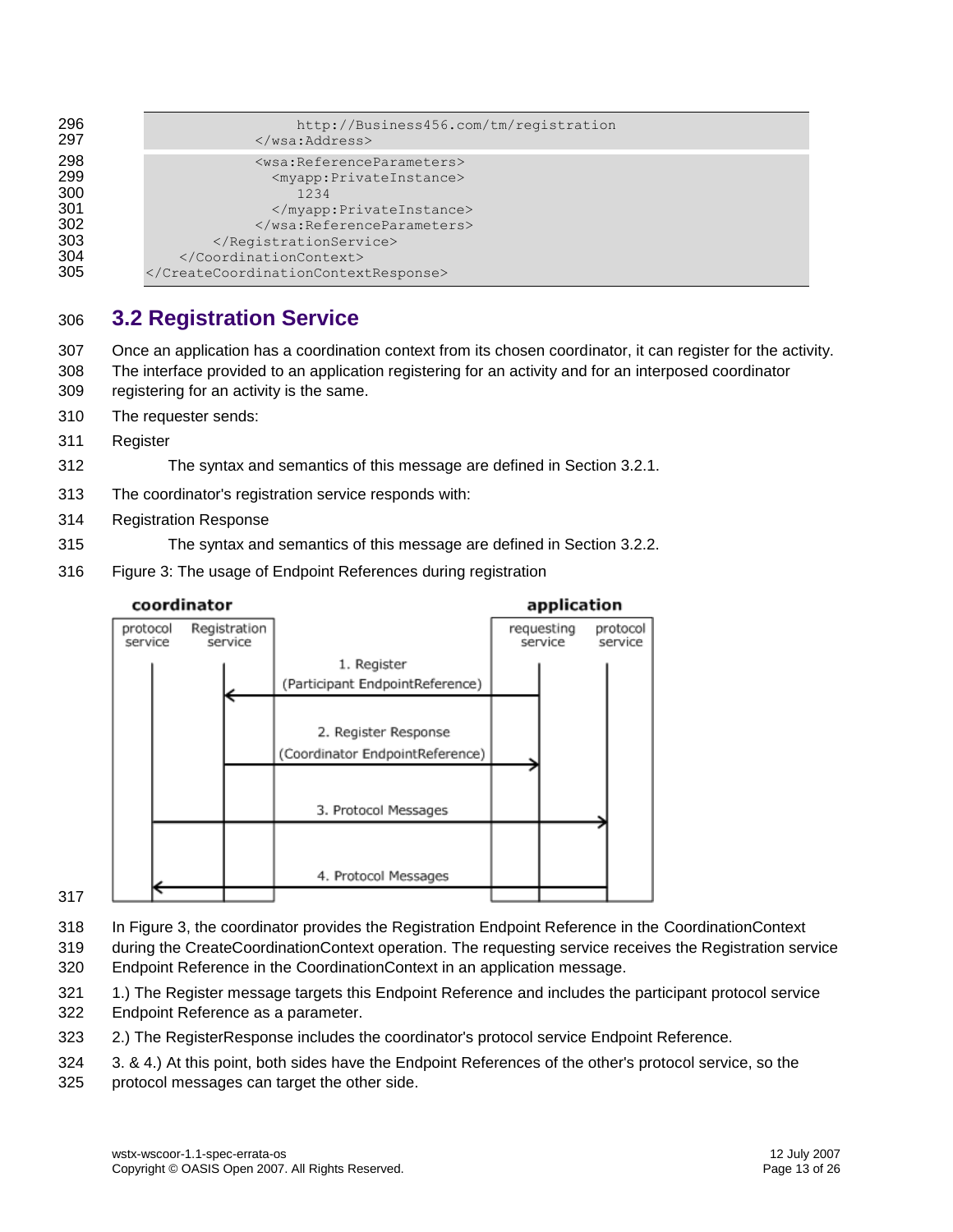- These Endpoint References may contain (opaque) wsa:ReferenceParameters to fully qualify the target
- protocol service endpoint. Endpoint References MUST be interpreted according to the rules defined in

WS-Addressing 1.0 Core **[\[WSADDR\]](#page-7-4)**.

- A Registration service is not required to detect duplicate Register requests and MAY treat each Register message as a request to register a distinct participant.
- A participant MAY send multiple Register requests to a Registration service. For example, it may retry a
- Register request following a lost RegisterResponse, or it may fail and restart after registering successfully but before performing any recoverable work.
- If a participant sends multiple Register requests for the same activity, the participant MUST be prepared
- to correctly handle duplicate protocol messages from the coordinator. One simple strategy for
- accomplishing this is for the participant to generate a unique reference parameter for each participant
- Endpoint Reference that it provides in a Register request. The manner in which the participant handles
- duplicate protocol messages depends on the specific coordination type and coordination protocol.

#### <span id="page-13-0"></span>**3.2.1 Register Message**

- The Register request is used to do the following:
- 341 Participant selection and registration in a particular Coordination protocol under the current coordination type supported by the Coordination Service.
- Exchange Endpoint References. Each side of the coordination protocol (participant and coordinator) supplies an Endpoint Reference.
- Participants MAY register for multiple Coordination protocols by issuing multiple Register operations. WS-Coordination assumes that transport protocols provide for message batching if required.
- The following pseudo schema defines this element:

```
348 <Register ...><br>349 <ProtocolI
               349 <ProtocolIdentifier> ... </ProtocolIdentifier>
350 <ParticipantProtocolService> ... </ParticipantProtocolService>
351 ...<br>352 </Regis
           </Register>
353 /Register/ProtocolIdentifier
```
- This URI provides the identifier of the coordination protocol selected for registration.
- /Register/ParticipantProtocolService
- The Endpoint Reference that the registering participant wants the coordinator to use for the Coordination protocol (See WS-Addressing **[\[WSADDR\]](#page-7-4)**).
- /Register/{any}
- Extensibility elements may be used to convey additional information.
- / Register/@{any}
- Extensibility attributes may be used to convey additional information.
- The following is an example registration message:

```
363 <Register>
364 <ProtocolIdentifier>
365 http://docs.oasis-open.org/ws-tx/wsat/2006/06/Volatile2PC
366 </ProtocolIdentifier><br>367 </r>>>>>>>>>>>>>>>>>>
367 <ParticipantProtocolService>
368 <wsa:Address> 
                  http://Adventure456.com/participant2PCservice
370 </wsa:Address>
371 <wsa:ReferenceParameters>
```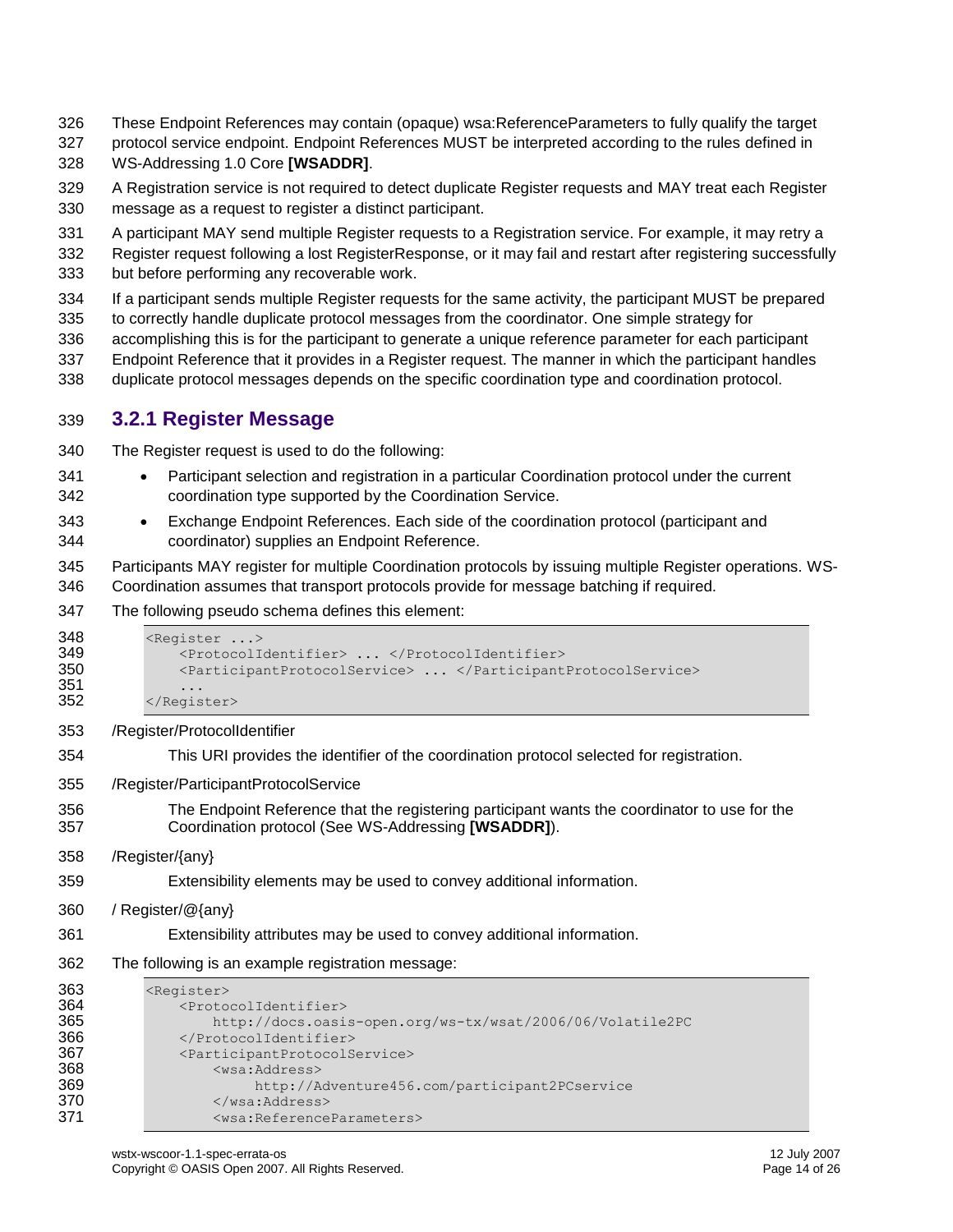| 372 | <betamark> AlphaBetaGamma </betamark> |  |
|-----|---------------------------------------|--|
| 373 |                                       |  |
| 374 |                                       |  |
| 375 | $\langle$ /Register>                  |  |

### <span id="page-14-0"></span>**3.2.2 RegistrationResponse Message**

- The response to the registration message contains the coordinator's Endpoint Reference.
- The following pseudo schema defines this element:

```
379 <RegisterResponse ...><br>380 <coordinatorProtoc
                380 <CoordinatorProtocolService> ... </CoordinatorProtocolService>
381 ...<br>382 </Regis
            </RegisterResponse>
383 /RegisterResponse/CoordinatorProtocolService
384 The Endpoint Reference that the Coordination service wants the registered participant to use for 
385 the Coordination protocol.
386 /RegisterResponse/{any}
387 Extensibility elements may be used to convey additional information.
388 /RegisterResponse /@{any}
389 Extensibility attributes may be used to convey additional information.
390 The following is an example of a RegisterResponse message:
391 <RegisterResponse><br>392 <coordinatorProt
392 <CoordinatorProtocolService><br>393 <wsa:Address>
393 <wsa:Address><br>394 http://Busi
                   http://Business456.com/mycoordinationservice/coordinator
395 </wsa:Address><br>396 <wsa:Referencel
                396 <wsa:ReferenceParameters>
397 <myapp:MarkKey> %%F03CA2B%% </myapp:MarkKey>
398 </wsa:ReferenceParameters><br>399 </CoordinatorProtocolService>
              399 </CoordinatorProtocolService>
```
</RegisterResponse>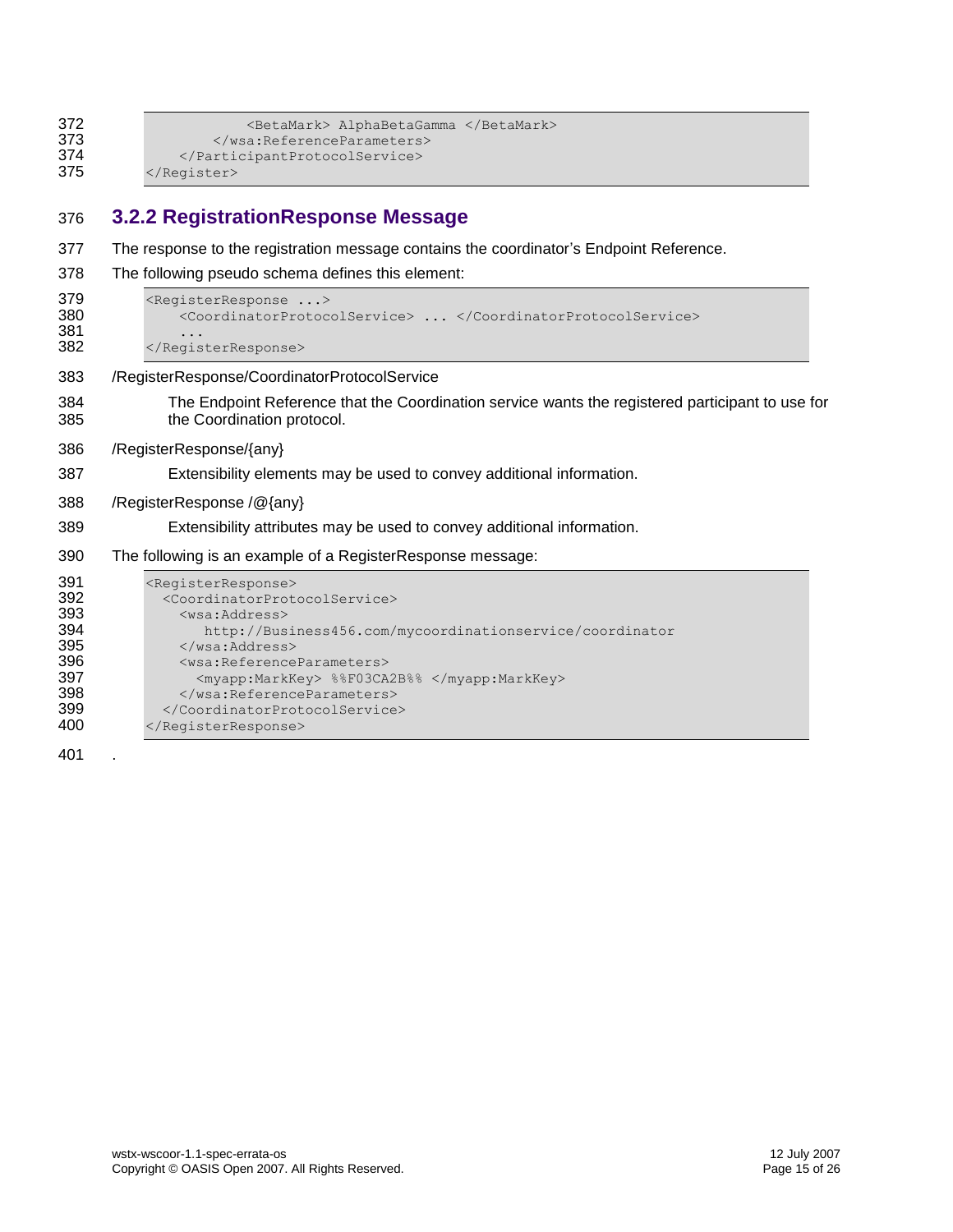# <span id="page-15-0"></span>**4 Coordination Faults**

WS-Coordination faults MUST include as the [action] property the following fault action URI:

http://docs.oasis-open.org/ws-tx/wscoor/2006/06/fault

The protocol faults defined in this section are generated if the condition stated in the preamble is met.

 When used by a specification that references this specification, these faults are targeted at a destination endpoint according to the protocol fault handling rules defined for that specification.

The definitions of faults in this section use the following properties:

[Code] The fault code.

- [Subcode] The fault subcode.
- [Reason] A human readable explanation of the fault.
- [Detail] The detail element. If absent, no detail element is defined for the fault.
- For SOAP 1.2 **[\[SOAP 1.2\]](#page-6-6)**, the [Code] property MUST be either "Sender" or "Receiver". These properties
- are serialized into text XML as follows:
- 

| <b>SOAP Version   Sender</b> | Receiver                  |
|------------------------------|---------------------------|
| SOAP 1.2                     | S12:Sender   S12:Receiver |

#### 

#### The properties above bind to a SOAP 1.2 **[\[SOAP 1.2\]](#page-6-6)** fault as follows:

| 418            | <s12:envelope></s12:envelope>                                  |
|----------------|----------------------------------------------------------------|
| 419            | $<$ S12:Header>                                                |
| 420            | $<$ wsa: Action $>$                                            |
| 421            | http://docs.oasis-open.org/ws-tx/wscoor/2006/06/fault          |
| 422            | $\langle$ /wsa:Action>                                         |
| 423            | Headers elided for clarity.                                    |
| 424            | $\langle$ /S12:Header>                                         |
| 425            | $<$ S12:Body>                                                  |
| 426            | $<$ S12: Fault>                                                |
| 427            | $<$ S12:Code>                                                  |
| 428            | <s12:value>[Code]</s12:value>                                  |
| 429            | $<$ S12:Subcode>                                               |
| 430            | $<$ S12:Value>[Subcode] $<$ /S12:Value>                        |
| 431            | $\langle$ /S12:Subcode>                                        |
| 432            | $\langle$ /S12:Code>                                           |
| 433            | $<$ S12: Reason>                                               |
| 434            | $<$ S12:Text xml:lang="en">[Reason] $<$ /S12:Text>             |
| 435            | $\langle$ /S12:Reason>                                         |
| 436            | $<$ S12:Detail>                                                |
| 437            | [Detail]                                                       |
| 438            | .                                                              |
| 439            | $\langle$ /S12:Detail>                                         |
| 440            | $\langle$ /S12: Fault>                                         |
| 441            | $\langle$ /S12:Body>                                           |
| 442            |                                                                |
|                |                                                                |
| 443            | The properties bind to a SOAP 1.1 [SOAP 1.1] fault as follows: |
| 444            | <s11:envelope></s11:envelope>                                  |
| $\overline{A}$ |                                                                |

 <S11:Body> 446 <s11:Fault><br>447 <faultcode <faultcode>**[Subcode]**</faultcode>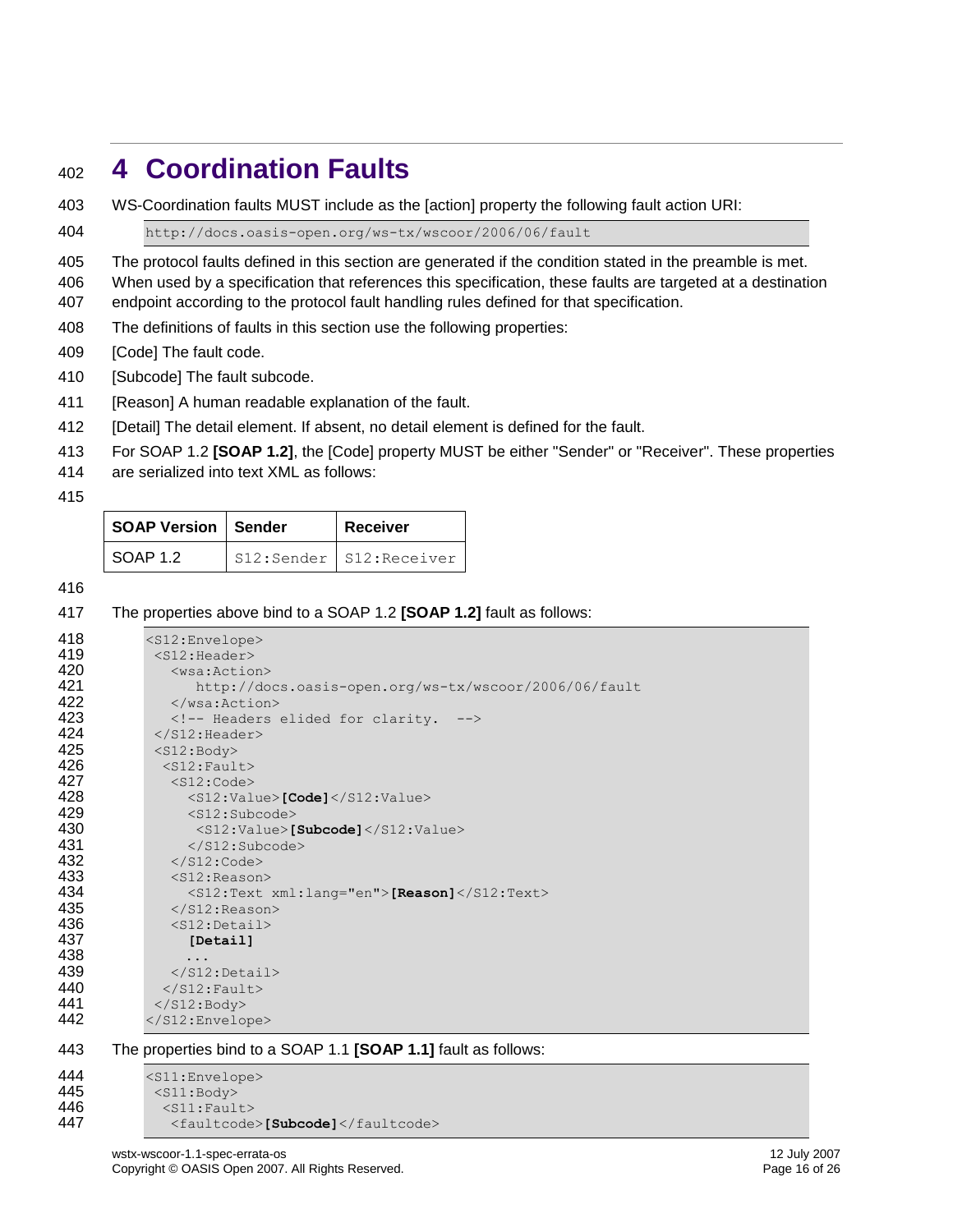```
448 <faultstring xml:lang="en">[Reason]</faultstring><br>449 </S11:Fault>
            \langle/S11:Fault>
450 </S11:Body>
451 </S11:Envelope>
```
### <span id="page-16-0"></span>**4.1 Invalid State**

- This fault is sent by either the coordinator or a participant to indicate that the endpoint that generated the
- fault has received a message that is not valid for its current state. This is an unrecoverable condition.
- Properties:
- [Code] Sender
- [Subcode] wscoor:InvalidState
- 458 [Reason] The message was invalid for the current state of the activity.
- [Detail] unspecified

### <span id="page-16-1"></span>**4.2 Invalid Protocol**

- This fault is sent by either the coordinator or a participant to indicate that the endpoint that generated the
- fault received a message which is invalid for the protocols supported by the endpoint. This is an
- unrecoverable condition.
- Properties:
- [Code] Sender
- [Subcode] wscoor:InvalidProtocol
- 467 [Reason] The protocol is invalid or is not supported by the coordinator.

### <span id="page-16-2"></span>**4.3 Invalid Parameters**

- This fault is sent by either the coordinator or a participant to indicate that the endpoint that generated the
- fault received invalid parameters on or within a message. This is an unrecoverable condition.
- Properties:
- [Code] Sender
- [Subcode] wscoor:InvalidParameters
- [Reason] The message contained invalid parameters and could not be processed.

### <span id="page-16-3"></span>**4.4 Cannot Create Context**

- This fault is sent by the Activation Service to the sender of a CreateCoordinationContext to indicate that a
- context could not be created.
- Properties:
- [Code] Sender
- 480 [Subcode] wscoor:CannotCreateContext
- 481 [Reason] CoordinationContext could not be created.
- [Detail] unspecified

### <span id="page-16-4"></span>**4.5 Cannot Register Participant**

 This fault is sent by the Registration Service to the sender of a Register to indicate that the Participant could not be registered.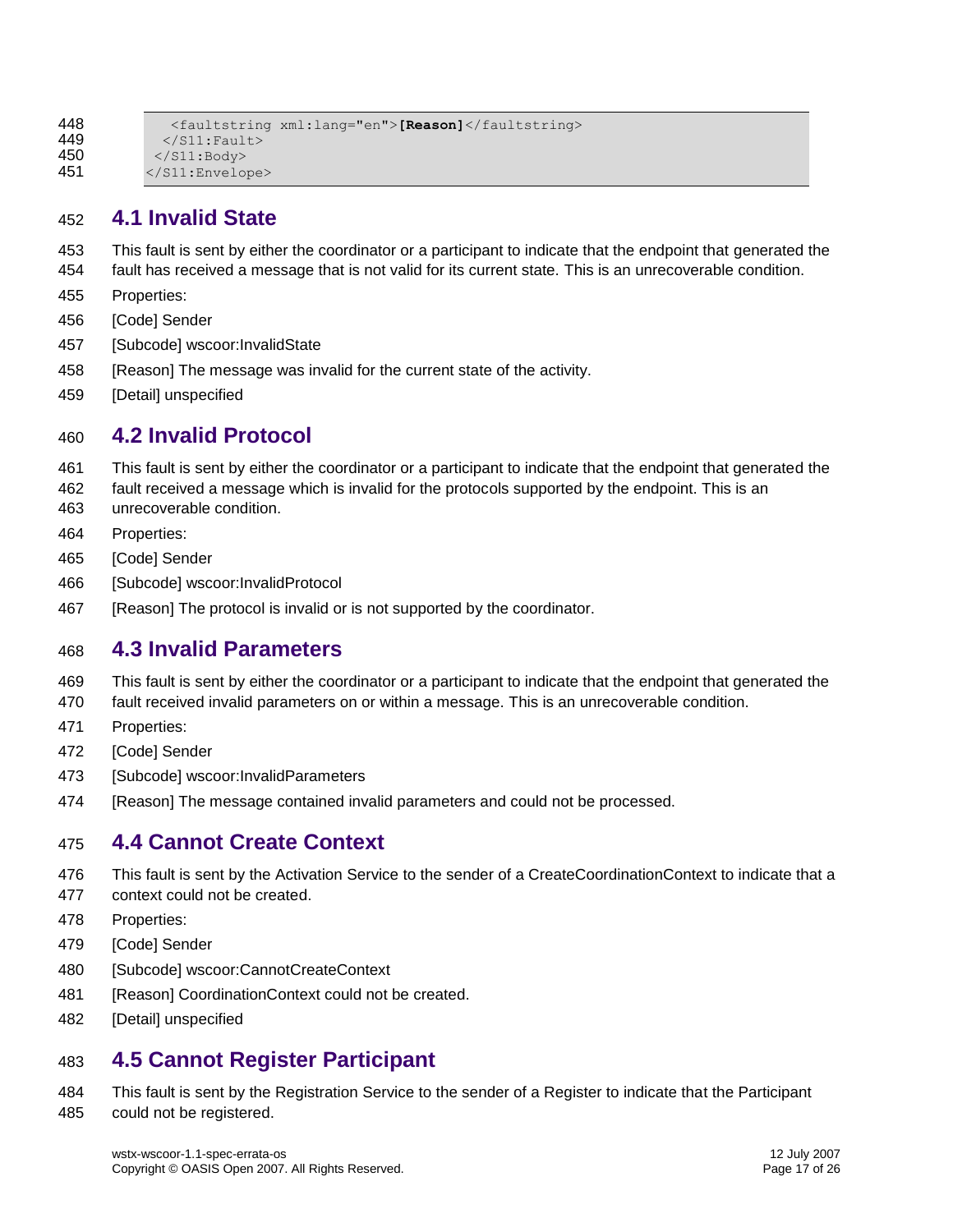- 486 Properties:
- 487 [Code] Sender
- 488 [Subcode] wscoor:CannotRegisterParticipant
- 489 [Reason] Participant could not be registered.
- 490 [Detail] unspecified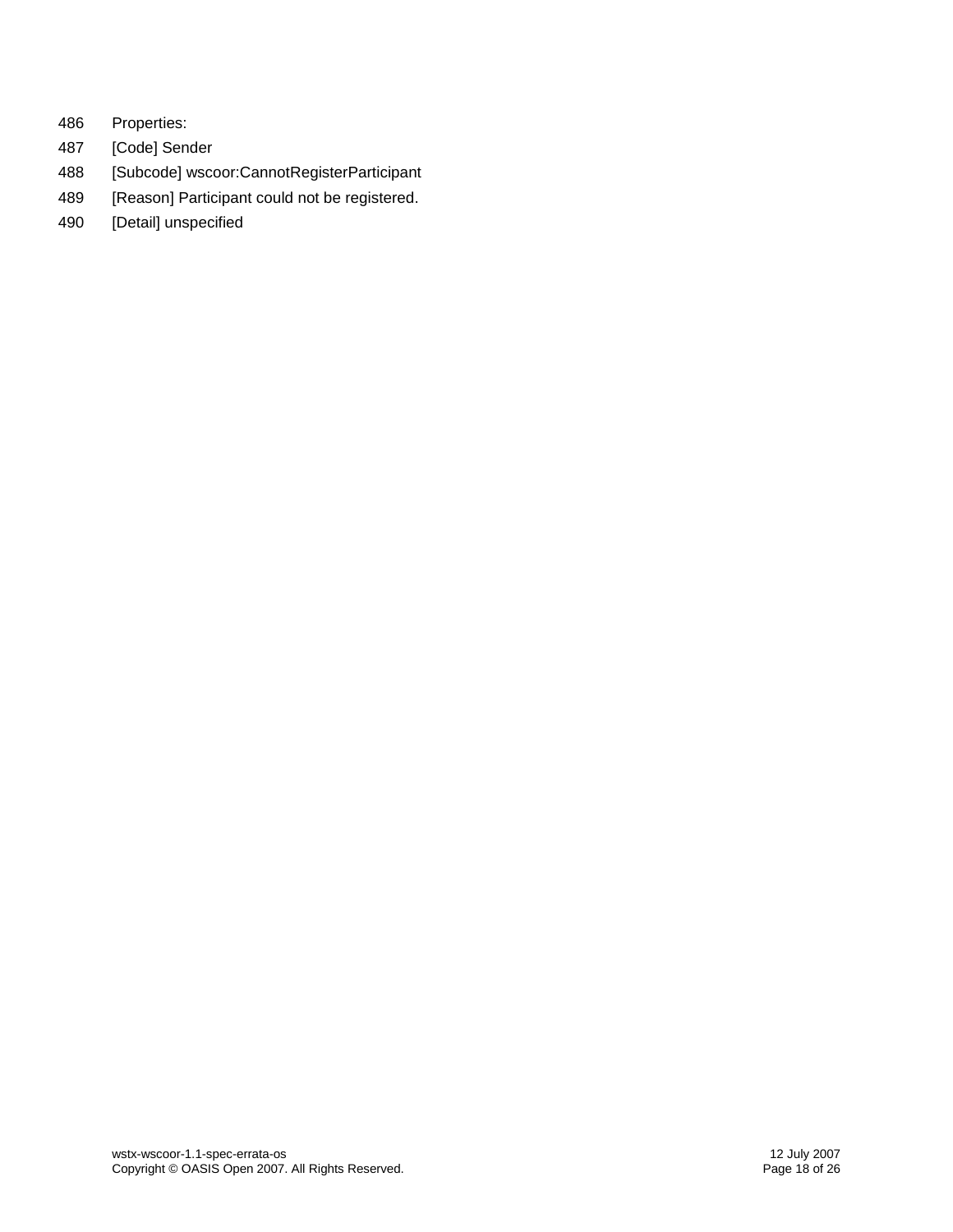# <span id="page-18-0"></span>**5 Security Model**

- The primary goals of security with respect to WS-Coordination are to:
- 1. ensure only authorized principals can create coordination contexts
- 2. ensure only authorized principals can register with an activity
- 3. ensure only legitimate coordination contexts are used to register
- 4. enable existing security infrastructures to be leveraged
- 5. allow principal authorization to be based on federated identities
- These goals build on the general security requirements for integrity, confidentiality, and authentication,
- each of which is provided by the foundations built using the Web service security specifications such as WS-Security **[\[WSSec\]](#page-7-5)** and WS-Trust**[\[WSTrust\]](#page-7-6)**.
- The following figure illustrates a fairly common usage scenario:



#### 

- In the figure above, step 1 involves the creation and subsequent communication between the creator of the context and the coordinator A (root). It should be noted that this may be a private or local
- communication. Step 2 involves the delegation of the right to register with the activity using the
- information from the coordination context and subsequent application messages between two
- applications (and may include middleware involvement) which are participants in the activity. Step 3
- involves delegation of the right to register with the activity to coordinator B (subordinate) that manages all
- access to the activity on behalf of the second, and possibly other parties. Again note that this may also be
- a private or local communication. Step 4 involves registration with the coordinator A by the coordinator B
- and proof that registration rights were delegated.
- It should be noted that many different coordination topologies may exist which may leverage different
- security technologies, infrastructures, and token formats. Consequently an appropriate security model
- must allow for different topologies, usage scenarios, delegation requirements, and security configurations.
- To achieve these goals, the security model for WS-Coordination leverages the infrastructure provided by
- WS-Security **[\[WSSec\]](#page-7-5)**, WS-Trust**[\[WSTrust\]](#page-7-6)**, WS-Polic[y](#page-7-7) **[\[WSPOLICY\]](#page-7-7)**, and WS-SecureConversation
- **[\[WSSecConv\]](#page-7-8)**: Services have policies specifying their requirements and requestors provide claims (either
- implicit or explicit) and the requisite proof of those claims.
- There are a number of different mechanisms which can be used to affect the previously identified goals.
- However, this specification RECOMMENDS a simple mechanism, which is described here, for use in
- interoperability scenarios.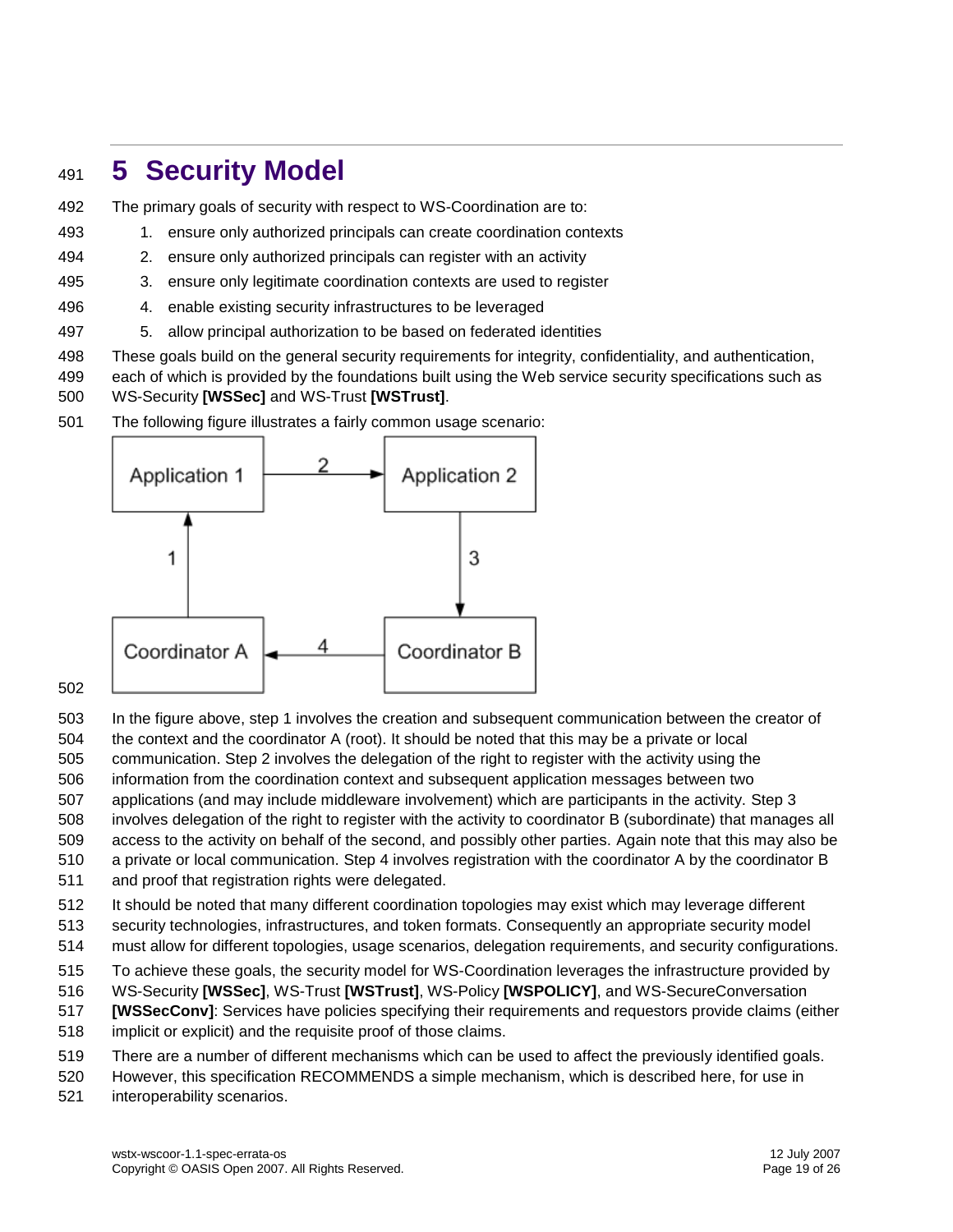### <span id="page-19-0"></span>**5.1 CoordinationContext Creation**

- When a coordination context is created (step 1 above) the message is secured using the mechanisms described in WS-Security. If the required claims are proven, as described by WS-Policy **[\[WSPOLICY\]](#page-7-7)**,
- then the coordination context is created.
- A set of claims, bound to the identity of the coordination context's creator, and maintained by the
- coordinator, are associated with the creation of the coordination context. The creator of the context MUST
- obtain these claims from the coordinator. Before responding with the claims, the coordinator requires proof of the requestor's identity.
- Additionally, the coordinator provides a shared secret which is used to indicate authorization to register
- with the coordination context by other parties. The secret is communicated using a security token and a
- 532 <wst:RequestSecurityTokenResponse> element inside a <wst:IssuedTokens> header. The security
- token and hence the secret is scoped to a particular coordination context using the textual value of a
- <wscoor:Identifier> element in a <wsp:AppliesTo> element in the
- <wst:RequestSecurityTokenResponse> using the mechanisms described in WS-Trust**[\[WSTrust\]](#page-7-6)**. This
- secret may be delegated to other parties as described in the next section.

### <span id="page-19-1"></span>**5.2 Registration Rights Delegation**

- Secret delegation is performed by propagation of the security token that was created by the root
- 539 Coordinator. This involves using the <wst:IssuedTokens> header containing a
- 540 <wst:RequestSecurityTokenResponse> element. The entire header SHOULD be encrypted for the new participant.
- The participants can then use the shared secret using WS-Security by providing a signature based on the
- key/secret to authenticate and authorize the right to register with the activity that created the coordination context.
- The figure below illustrates this simple key delegation model:

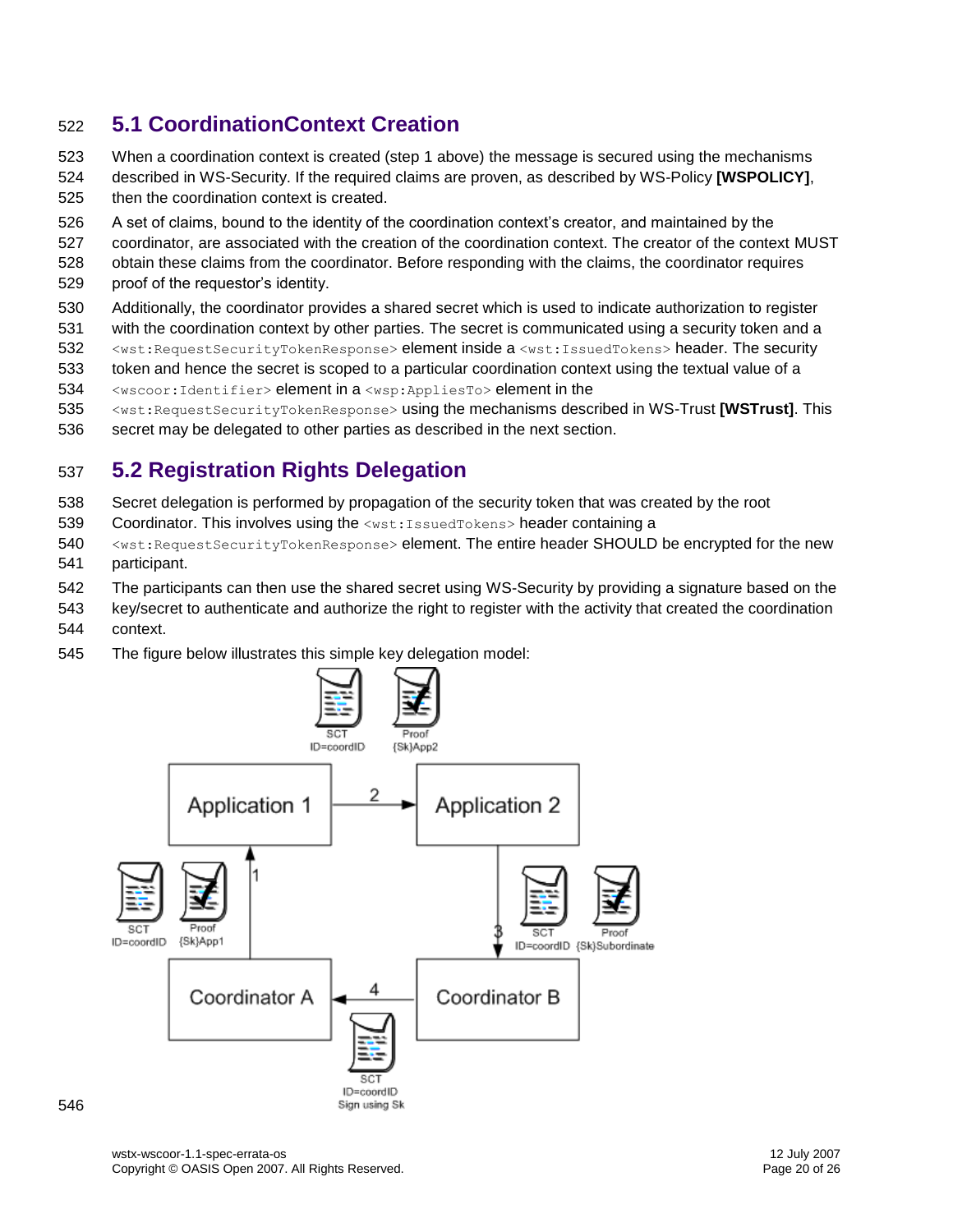- As illustrated in the figure above, the coordinator A, root in this case, (or its delegate) creates a security
- context token (cordID) representing the right to register and returns (using the mechanisms defined in
- WS-Trust**[\[WSTrust\]](#page-7-6)**) that token to Application 1 (or its delegate) (defined in WS-SecureConversation
- **[\[WSSecConv\]](#page-7-8)**) and a session key (Sk) encrypted for Application 1 inside of a proof token. This key allows Application 1 (or its delegate) to prove it is authorized to use the SCT. Application 1 (or its
- delegate) decrypts the session key (Sk) and encrypts it for Application 2 its delegate. Application 2 (or its
- delegate) performs the same act encrypting the key for the subordinate. Finally, coordinator B,
- subordinate in this case, proves its right to the SCT by including a signature using Sk.
- It is RECOMMENDED by this specification that the key/secret never actually be used to secure a
- message. Instead, keys derived from this secret SHOULD be used to secure a message, as described in
- WS-SecureConversation **[\[WSSecConv\]](#page-7-8)**. This technique is used to maximize the strength of the
- key/secret as illustrated in the figure below:

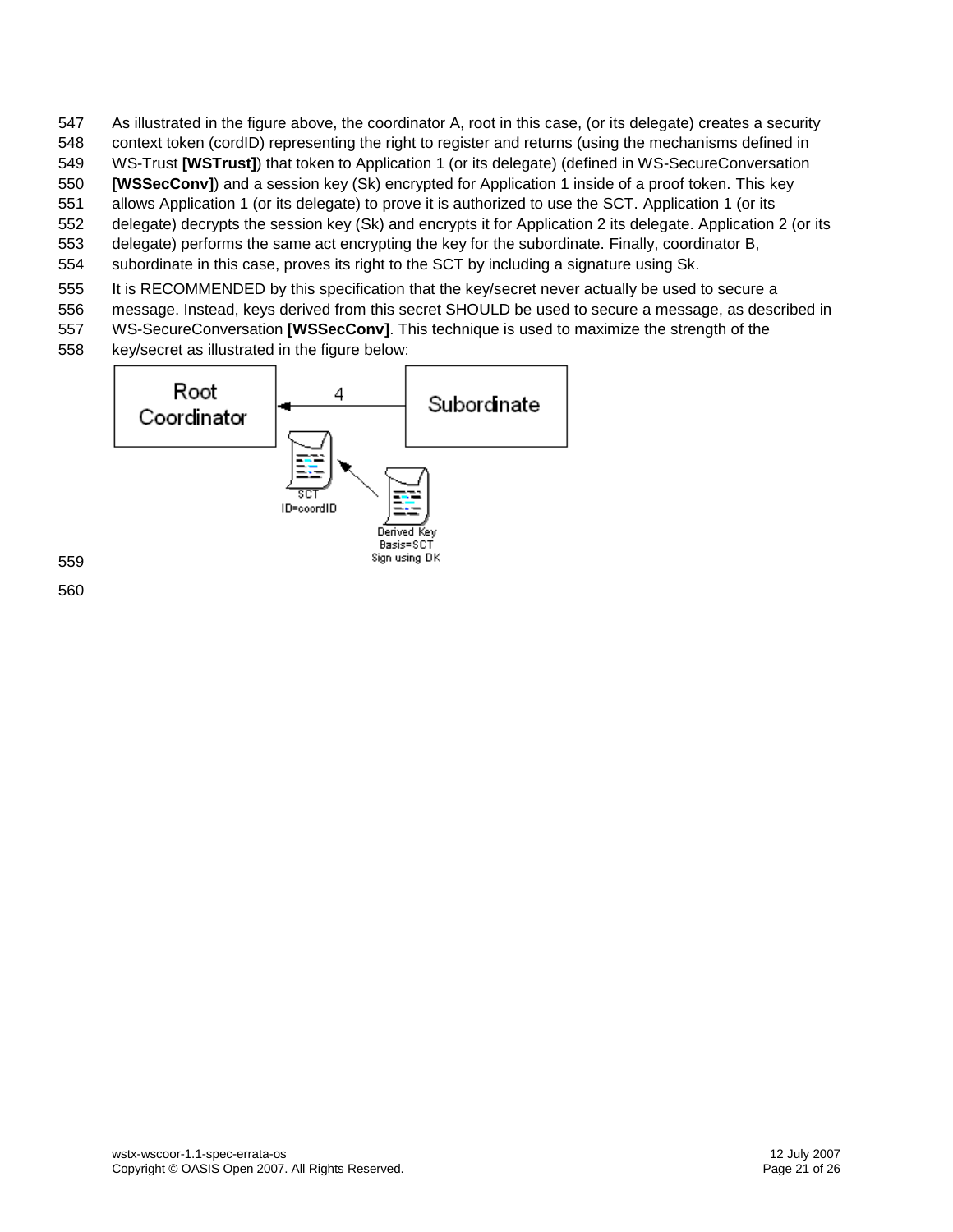# <span id="page-21-0"></span>**6 Security Considerations**

 It is strongly RECOMMENDED that the communication between services be secured using the mechanisms described in WS-Security **[\[WSSec\]](#page-7-5)**. In order to properly secure messages, the body and all 564 relevant headers need to be included in the signature. Specifically, the <wscoor:CoordinationContext> header needs to be signed with the body and other key message headers in order to "bind" the two together. This will ensure that the coordination context is not tampered. In addition the reference parameters within an Endpoint Reference may be encrypted to ensure their privacy. In the event that a participant communicates frequently with a coordinator, it is RECOMMENDED that a security context be established using the mechanisms described in WS-Trust**[\[WSTrust\]](#page-7-6)** and WS- SecureConversation **[\[WSSecConv\]](#page-7-8)** allowing for potentially more efficient means of authentication. It is common for communication with coordinators to exchange multiple messages. As a result, the usage profile is such that it is susceptible to key attacks. For this reason it is strongly RECOMMENDED that the keys used to secure the channel be changed frequently. This "re-keying" can be effected a number of ways. The following list outlines four common techniques: 575 • Attaching a nonce to each message and using it in a derived key function with the shared secret Using a derived key sequence and switch "generations" **•** Closing and re-establishing a security context Exchanging new secrets between the parties It should be noted that the mechanisms listed above are independent of the Security Context Token (SCT) and secret returned when the coordination context is created. That is, the keys used to secure the channel may be independent of the key used to prove the right to register with the coordination context. The security context MAY be re-established using the mechanisms described in WS-Trust**[\[WSTrust\]](#page-7-6)** and WS-SecureConversation **[\[WSSecConv\]](#page-7-8)**. Similarly, secrets MAY be exchanged using the mechanisms described in WS-Trust **[\[WSTrust\]](#page-7-6)**. Note, however, that the current shared secret SHOULD NOT be used to encrypt the new shared secret. Derived keys, the preferred solution from this list, MAY be specified using the mechanisms described in WS-SecureConversation **[\[WSSecConv\]](#page-7-8)**. The following list summarizes common classes of attacks that apply to this protocol and identifies the mechanism to prevent/mitigate the attacks: **Message alteration** – Alteration is prevented by including signatures of the message information using WS-Security **[\[WSSec\]](#page-7-5)**. **Message disclosure** – Confidentiality is preserved by encrypting sensitive data using WS- Security **[\[WSSec\]](#page-7-5)**. **Key integrity** – Key integrity is maintained by using the strongest algorithms possible (by comparing secured policies – see WS-Policy **[\[WSPOLICY\]](#page-7-7)** and WS-SecurityPolicy **[\[WSSecPolicy\]](#page-7-9)**). **Authentication** – Authentication is established using the mechanisms described in WS-Security **[\[WSSec\]](#page-7-5)** and WS-Trust **[\[WSTrust\]](#page-7-6)**. Each message is authenticated using the mechanisms described in WS-Security **[\[WSSec\]](#page-7-5)**. **Accountability** – Accountability is a function of the type of and string of the key and algorithms being used. In many cases, a strong symmetric key provides sufficient accountability. However, in some environments, strong PKI signatures are required. **Availability** – Many services are subject to a variety of availability attacks. Replay is a common attack and it is RECOMMENDED that this be addressed as described in the next bullet. Other attacks, such as network-level denial of service attacks are harder to avoid and are outside the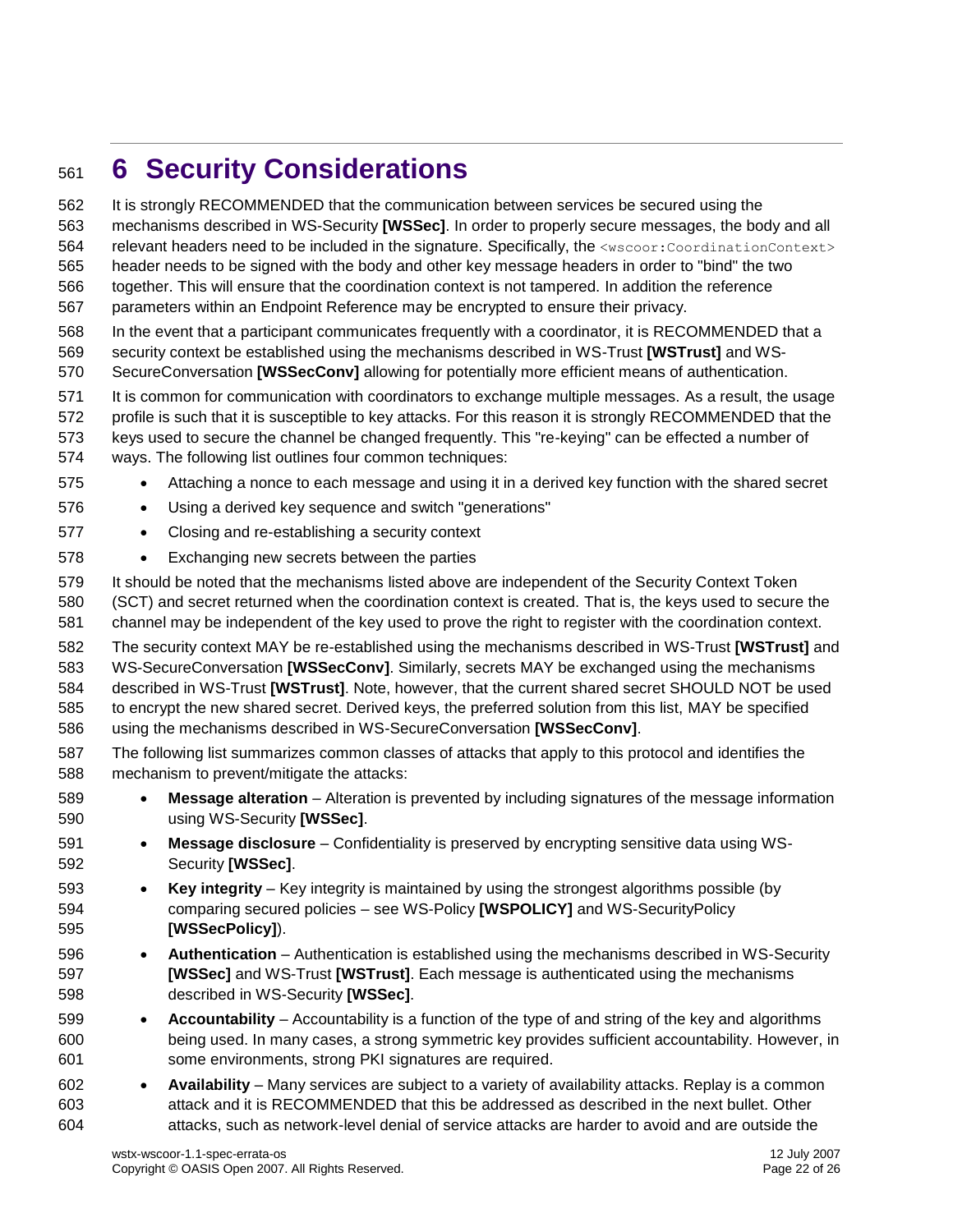- scope of this specification. That said, care should be taken to ensure that minimal processing be performed prior to any authenticating sequences.
- **Replay**  Messages may be replayed for a variety of reasons. To detect and eliminate this attack, mechanisms should be used to identify replayed messages such as the timestamp/nonce outlined in WS-Security**[\[WSSec\]](#page-7-5)**. Alternatively, and optionally, other technologies, such as sequencing, can also be used to prevent replay of application messages.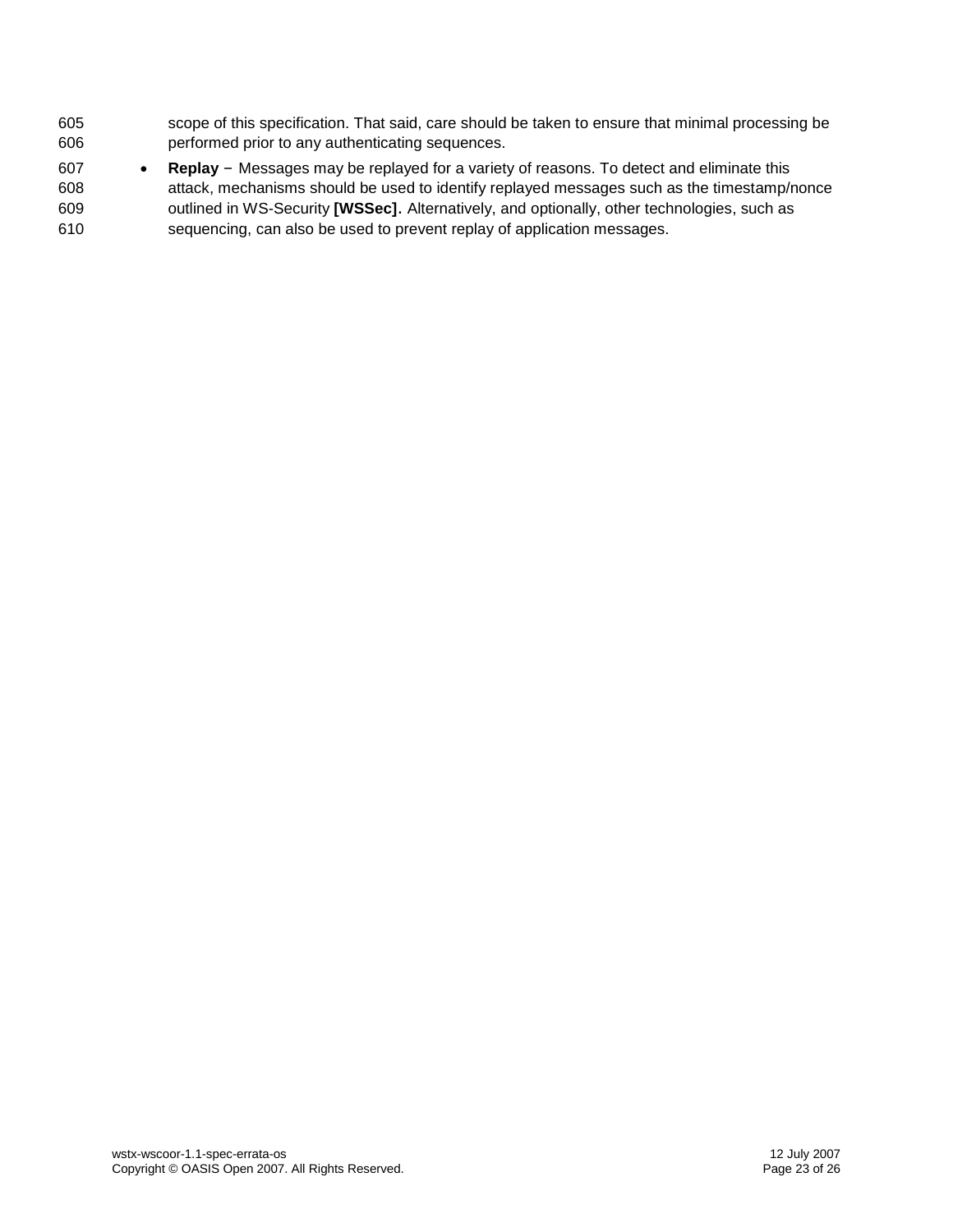# <span id="page-23-0"></span>**7 Use of WS-Addressing Headers**

 The protocols defined in WS-Coordination use a "request-response" message exchange pattern. The messages used in these protocols can be classified into two types: Request messages: **CreateCoordinationContext** and **Register**. Reply messages: **CreateCoordinationContextResponse** and **RegisterResponse** and the **protocol faults defined in [Section 4](#page-15-0) of this specification.**  Request messages used in WS-Coordination protocols MUST be constructed in accordance with section 3.3 of WS-Addressing 1.0 Core **[\[WSADDR\]](#page-7-4)**. Reply and fault messages used in WS-Coordination protocols MUST be constructed in accordance with section 3.4 of WS-Addressing 1.0 Core **[\[WSADDR\]](#page-7-4)**. Request and reply messages MUST include as the [action] property an action URI that consists of the wscoor namespace URI concatenated with the "/" character and the element name of the message. For example: http://docs.oasis-open.org/ws-tx/wscoor/2006/06/Register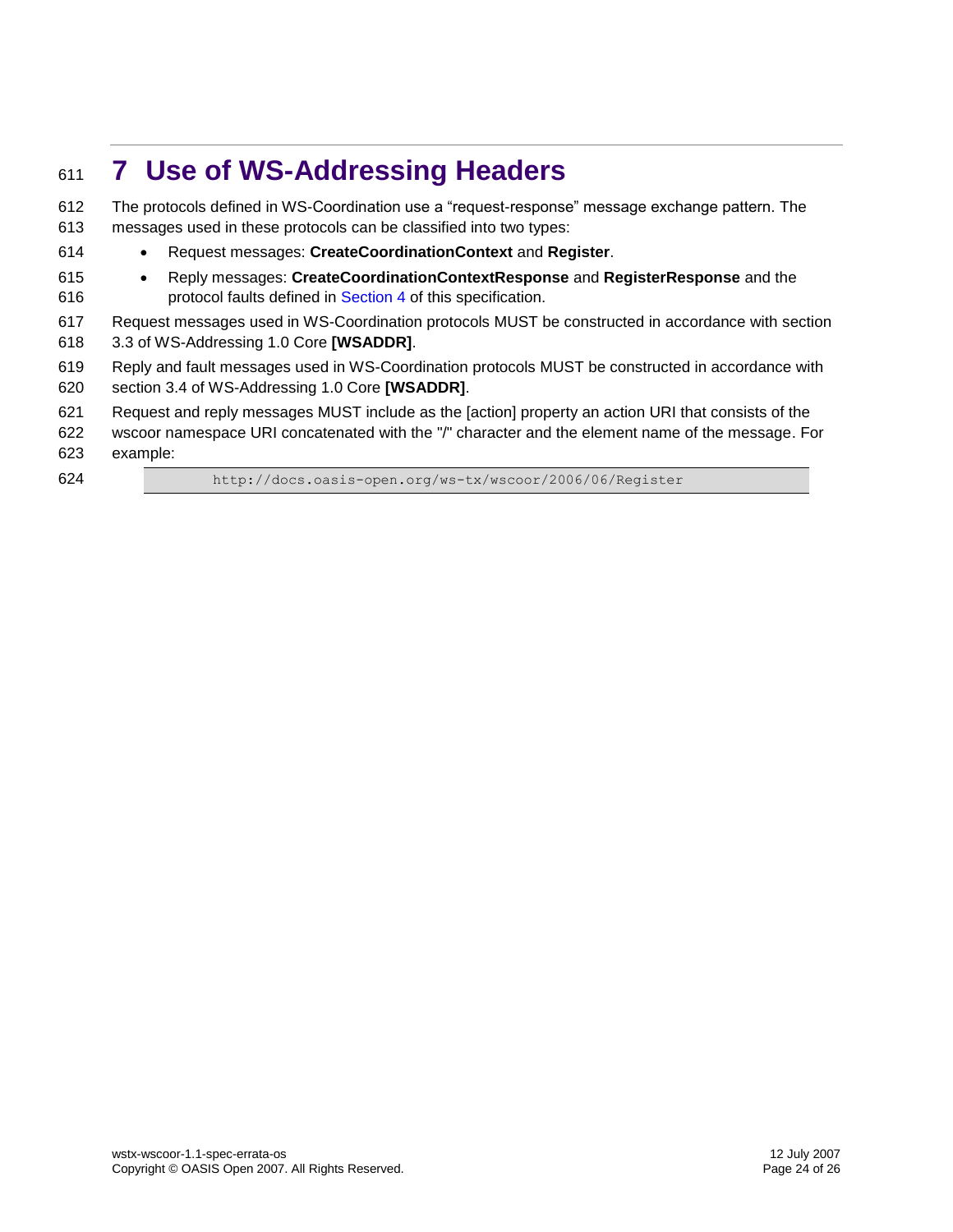# <span id="page-24-0"></span>**8 Glossary**

- The following definitions are used throughout this specification:
- **Activation service**: This supports a CreateCoordinationContext operation that is used by participants to create a CoordinationContext.
- **CoordinationContext**: Contains the activity identifier, its coordination type that represents the collection
- of behaviors supported by the activity and a Registration service Endpoint Reference that participants can
- use to register for one or more of the protocols supported by that activity's coordination type.
- **Coordination protocol**: The definition of the coordination behavior and the messages exchanged
- between the coordinator and a participant playing a specific role within a coordination type. WSDL
- definitions are provided, along with sequencing rules for the messages. The definition of coordination protocols are provided in additional specification (e.g., WS-AtomicTransaction).
- **Coordination type**: A defined set of coordination behaviors, including how the service accepts context
- creations and coordination protocol registrations, and drives the coordination protocols associated with the activity.
- **Coordination service (or Coordinator)**: This service consists of an activation service, a registration service, and a set of coordination protocol services.
- **Participant**: A service that is carrying out a computation within the activity. A participant receives the CoordinationContext and can use it to register for coordination protocols.
- **Registration service**: This supports a Register operation that is used by participants to register for any of
- the coordination protocols supported by a coordination type, such as WS-AtomicTransaction **[\[WSAT\]](#page-7-2)**
- Two-Phase Commit (2PC) or WS-BusinessActivity **[\[WSBA\]](#page-7-3)**
- BusinessAgreementWithCoordinatorCompletion.
- **Web service:** A Web service is a computational service, accessible via messages of definite,
- programming-language-neutral and platform-neutral format, and which has no special presumption that
- the results of the computation are used primarily for display by a user-agent.